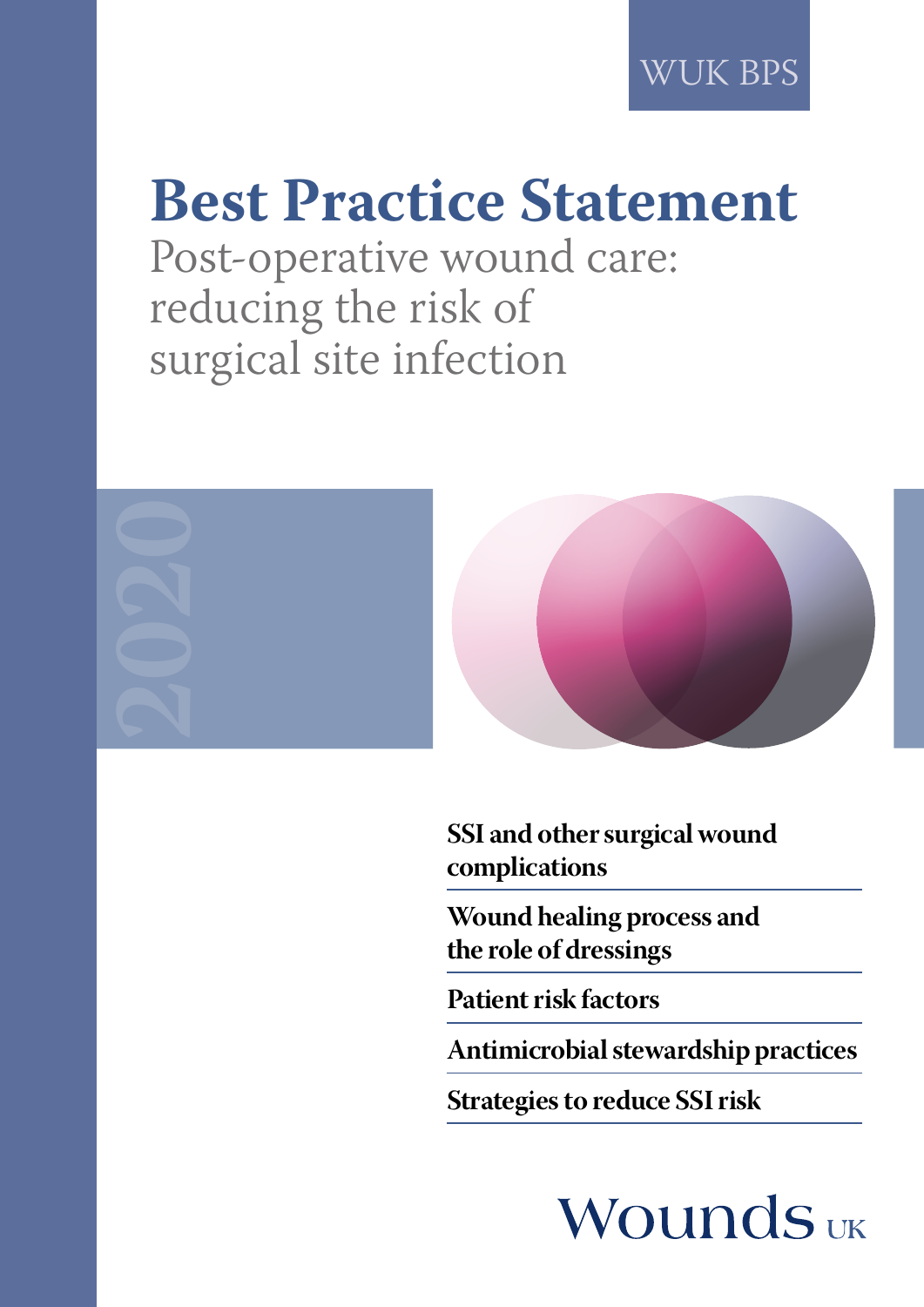#### **BEST PRACTICE STATEMENT: POST-OPERATIVE WOUND CARE – REDUCING THE RISK OF SURGICAL SITE INFECTION**

#### **PUBLISHED BY:**

Wounds UK A division of Omniamed, 108 Cannon Street, London EC4N 6EU, UK Tel: +44 (0)20 3735 8244 Web: www.wounds-uk.com

## **WOUNDS** UK

© Wounds UK, 2020

This document has been developed by Wounds UK and is supported by an unrestricted educational grant from Essity.



This publication was coordinated by Wounds UK with the Expert Working Group. The views presented in this document are the work of the authors and do not necessarily reflect the views of Essity.

#### **Suggested citation:**

Wounds UK (2020) *Best Practice Statement: Post-operative wound care – reducing the risk of surgical site infection.* Wounds UK, London

Available to download from: www.wounds-uk.com

#### **EXPERT WORKING GROUP:**

- **Ibby Younis, Consultant Plastic and Reconstructive Surgeon,** University College London Hospital (UCLH) Skin Cancer Multi-Disciplinary Team (MDT)
- **Fiona Downie, Nurse Consultant for Tissue Viability, Papworth** Hospital NHS Foundation Trust; Senior Lecturer, Faculty of Health, Education, Medicine and Social Care, Anglia Ruskin University
- **Jacky Edwards, Nurse Consultant in Burns, Manchester University** NHS Foundation Trust; Honorary Senior Lecturer, Manchester University; Chair of Surgical Wound Stream of National Wound Care Strategy
- **Martin Kiernan, Visiting Research Fellow, Richard Wells Research** Centre, University of West London; Director of Clinical Research and Education for Gama Healthcare
- **Melissa Rochon, Quality & Safety Lead for Surveillance, The Royal** Brompton and Harefield NHS Foundation Trust
- **George Smith, Consultant Vascular Surgeon, Hull University** Teaching Hospitals NHS Trust; Senior Lecturer and Honorary Consultant in Vascular Surgery, Hull York Medical School

#### **REVIEWER:**

■ **Carole Young, Lead Tissue Viability Nurse Specialist,** Addenbrooke's Hospital, Cambridge University Hospitals Foundation Trust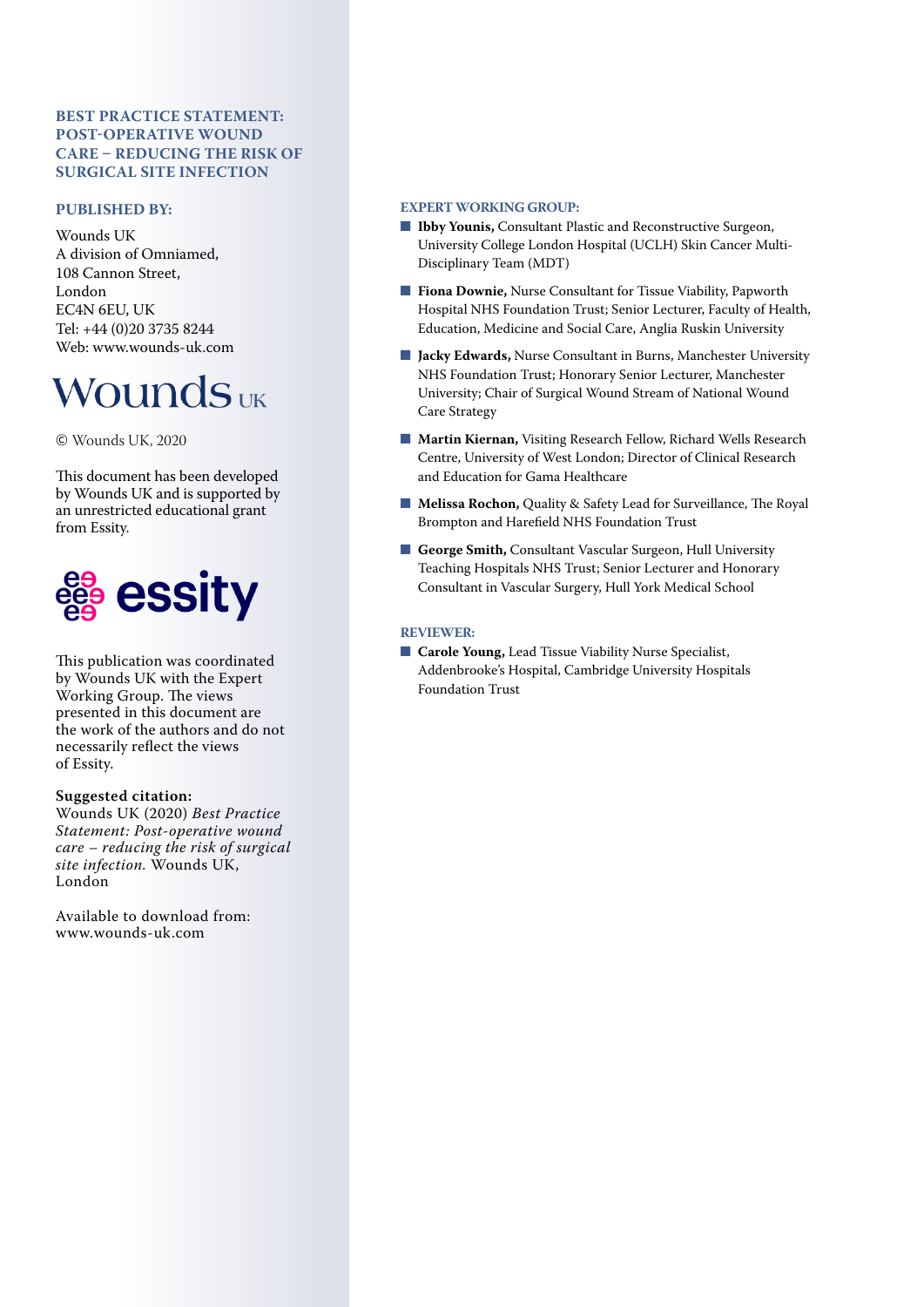## **Introduction**

#### **Guide to using this document**

This document was developed with the overall objective to:

- Raise awareness of surgical site infection (SSI) surveillance and clarify areas for improvement
- Promote antimicrobial stewardship and highlight issues related to antibiotic resistance
- Develop strategies for the prevention of post-operative SSI by providing practical tips for clinicians and patients.

The document was derived from a 1-day meeting of the Expert Working Group that was convened to discuss post-operative SSI prevention strategies.

To emphasise the importance of patient involvement, each Best Practice Statement (BPS) is accompanied by a related Patient Expectation that supports communication with the patient and explains what the patient should expect from their care. All patient communication should take into account the individual's needs, concerns, readiness to learn, preferences, barriers and limitations.

The Expert Working Group recognises that some elements of best practice may be difficult to achieve in some care settings. However, the hope is that, by setting out what is best practice and the processes required, clinicians may be supported in the quest for any organisational changes necessary for delivery of best practice.

A surgical site infection (SSI) is an infectious process present at the site of surgery (Stryja et al, 2020). SSIs are the third most commonly reported type of healthcare-associated infection (HCAI; Hegarty et al, 2019) as well as the most costly (World Health Organization [WHO], 2016), representing a burden to individuals, their families/carers and health services.

If the infection becomes systemic, SSIs can be potentially life-threatening, resulting in significant patient morbidity and mortality (WHO, 2016).

Rates of inpatient SSI have been established by high-quality studies and prospective surveillance. However, incidence rates of SSI in the community are less clear. This may be due to the trend for earlier hospital discharge, or lack of reporting and documentation (Public Health England [PHE], 2019). Under-reporting, or reporting of composite endpoints such as 'wound complications' or 'surgical site

incidences' (e.g. wound breakdown, seroma, haematoma), means that post-surgical complications may not be captured in hospital-based surveillance studies, particularly if infections are relatively minor and are not reported by the patient to their GP, or by the GP to the surgical team. Therefore, the true cost of SSIs to the patient, family and organisation may be grossly underestimated in the community (Oliveira et al, 2007).

Research suggests that standardised education is lacking for clinicians involved in dressing surgical wounds (Eskes et al, 2014). It is estimated that nearly 50% of SSIs could be prevented by following evidence-based guidelines (Meeks et al, 2011; Center for Disease Control, 2016).

This document focuses on postoperative strategies specifically aiming to prevent SSI, rather than other surgical site incidences or complications.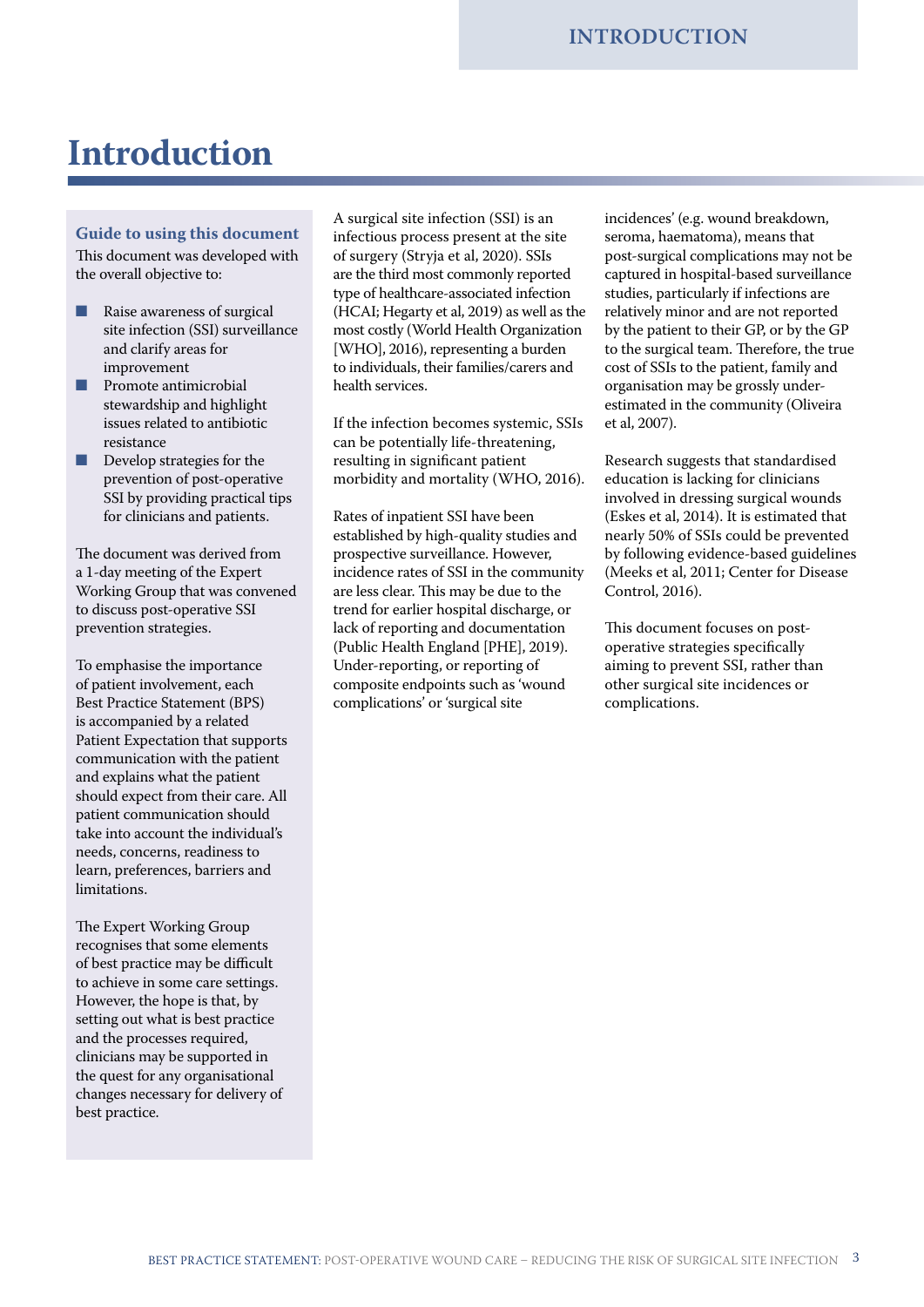## **BPS 1: SSI and other surgical wound complications**

All clinicians involved in the care of wounds, including primary care and community staff, should understand the clinical criteria and risk factors for SSI.

### **Best Practice Statement**

Patients should be advised of their risk of developing surgical complications, including SSI, whether or not their surgery included an implant. Post-surgery, the team should explain the wound closure material used and the related after-care: this may be absorbable or non-absorbable sutures, surgical clips and/or surgical glue adhesive. The normal healing process for the patient's wound type should be explained, along with expected changes in appearance over time. The patient should be informed when and where to seek help and advice in case of concerns. If the wound appears infected or breaks apart, the patient should seek immediate medical attention.

### **Patient expectation**

#### **SURGICAL COMPLICATIONS**

All surgical wounds are at risk of developing complications, such as surgical wound dehiscence (SWD), seroma, haematoma, delayed healing, poor quality or abnormal scar formation, incisional hernia and SSI. Surgical wounds can be divided into four different classifications, which can determine their risk of post-operative SSI; see Box 1 (NICE, 2019).

SWD is the separation of the margins of a closed surgical incision, with or without exposure or protrusion of underlying tissue, organs or implants. Separation may occur at single or multiple regions, or involve the full length of the incision, and may affect some or all tissue layers.

SWD increases the risk of SSI and vice versa (Figure 1). Although there is a link between the two, a dehisced surgical incision may or may not display clinical signs and symptoms of infection, and not all infected or inflamed wounds dehisce (WUWHS, 2018).

#### **DEFINITIONS OF SSI**

An SSI is a post-surgical infection that can affect either the incision or deep tissue at the operation site (Center for Disease Control, 2016; PHE, 2019). There are three types: superficial incisional, deep/open incisional and organ/space incisional.

#### **Superficial incisional infection**

Infection occurring in the skin and subcutaneous tissue within 30 days of a procedure, or up to 1 year for patients receiving an implant. Clinical signs and symptoms for superficial incisional infection are listed in Table 1 (Stryja et al, 2020).

#### **Deep/open incisional infection**

Infection within 30 or 90 days of procedure involving the fascial and muscle layers. Clinical signs and symptoms for deep/open incisional infection are listed in Table 1 (Stryja et al, 2020).

#### **Organ/space incisional infection**

Infection within 30 or 90 days of procedure involving any part of the anatomy, other than the incision, that is opened or manipulated during the surgical procedure; for example, a joint or the peritoneum. Clinical signs and symptoms for organ/ space incisional infection are listed in Table 1 (Stryja et al, 2020).

Any suspected infection should be confirmed using the clinician's judgement, or positive culture from a wound sample if the wound was deliberately opened. Microbiology criteria require pus cells to be present in addition to a positive culture from wound samples.

#### **Box 1. Surgical wound classifications (NICE, 2019)**

**Clean:** an incision in which no inflammation is encountered in a surgical procedure, without a break in sterile technique, and during which the respiratory, alimentary or genitourinary tracts are not entered (e.g. surgical wound following primary closure – hernia, varicose veins)

**Clean–contaminated:** an incision through which the respiratory, alimentary, or genitourinary tract is entered under controlled conditions but with no contamination encountered (e.g. surgical wound at risk of infection due to location – elective cholecystectomy)

**Contaminated:** an incision undertaken during an operation in which there

is a major break in sterile technique or gross spillage from the gastrointestinal tract, or an incision in which acute, non-purulent inflammation is encountered (e.g. surgical wound – elective colorectal). Open traumatic wounds that are more than 12 to 24 hours old also fall into this category

**Dirty or infected:** an incision undertaken during an operation in which the viscera are perforated or when acute inflammation with pus is encountered (e.g. emergency surgery for faecal peritonitis), and for traumatic wounds if treatment is delayed, there is faecal contamination, or devitalised tissue is present (e.g. burns, diabetic foot ulcers – drainage of abscess, faecal peritonitis).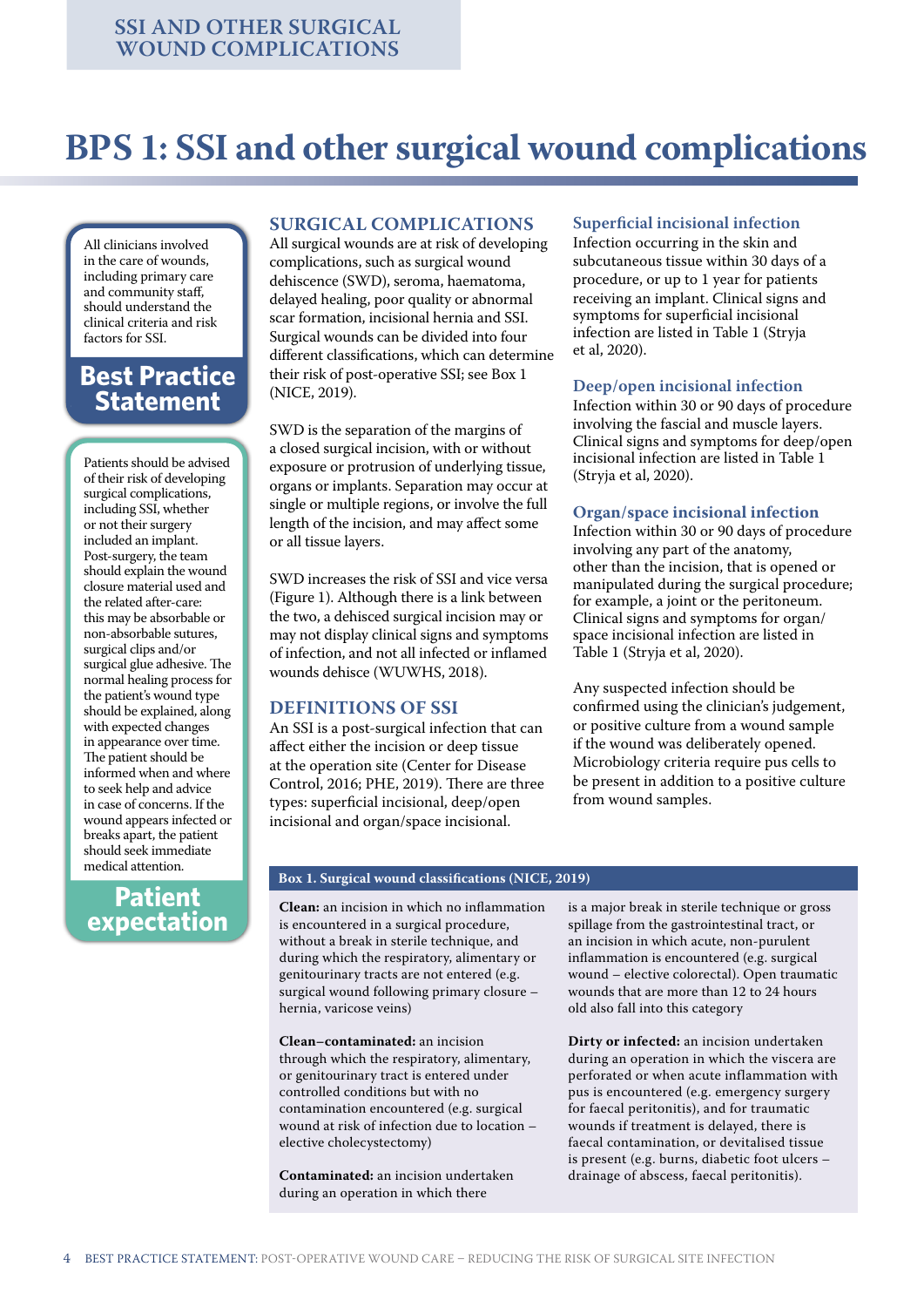



The following are not considered to be related to SSI:

- Inflammation in response to surgery (early post-operative period)
- Mechanical ('clean') dehiscence
- Erythema ('discolouration' associated with the patient's own healing process)
- Stitch abscess.

The signs and symptoms of inflammation can be very similar to that of infection (Table 1). It should be noted that fever in the first 48 hours after surgery is unlikely to be due to SSI (Stevens et al, 2014; WUWHS, 2018).

Early diagnosis of SSIs is key to avoid further deterioration and complications, and should be made on the basis of clinical signs and symptoms. These signs and symptoms may appear while the patient is in the acute or community setting.

| Table 1. Signs and symptoms of superficial, deep/open and organ/space incisional infection (adapted from Stryja et al, 2020)                                                                                                                                      |                                                                                                                                                                                                                                                                                                                                                                                                                                                                                                                                                                                         |                                                                                                                                                                                                                                                                                                                                                                                                                                                                          |  |  |  |  |  |  |
|-------------------------------------------------------------------------------------------------------------------------------------------------------------------------------------------------------------------------------------------------------------------|-----------------------------------------------------------------------------------------------------------------------------------------------------------------------------------------------------------------------------------------------------------------------------------------------------------------------------------------------------------------------------------------------------------------------------------------------------------------------------------------------------------------------------------------------------------------------------------------|--------------------------------------------------------------------------------------------------------------------------------------------------------------------------------------------------------------------------------------------------------------------------------------------------------------------------------------------------------------------------------------------------------------------------------------------------------------------------|--|--|--|--|--|--|
| Superficial incisional infection                                                                                                                                                                                                                                  | Deep/open incisional infection                                                                                                                                                                                                                                                                                                                                                                                                                                                                                                                                                          | Organ/space incisional infection                                                                                                                                                                                                                                                                                                                                                                                                                                         |  |  |  |  |  |  |
| $\blacksquare$ Increased pain and tenderness at the<br>surgical site<br>Localised swelling and induration<br>Localised heat and redness<br>Purulent drainage<br>Cellulitis limited to the wound and<br>adjacent soft tissues<br>Evident superficial wound abscess | Increased pain at the surgical site<br>Spreading induration and swelling<br>Erythema and heat at the surgical<br>site<br>Purulent drainage from the incision<br>Spreading cellulitis at the surgical<br>site<br>Evident deep wound abscess or<br>fasciitis<br>Separation of the edges of incision,<br>exposing the deeper tissues<br>Unexpected post-operative fever<br>accompanied by increasing wound<br>pain and/or wound dehiscence<br>Pathological blood test findings<br>(elevated C-reactive protein,<br>white blood counts, erythrocyte<br>sedimentation rates, pro-calcitonin) | Purulent drainage from a drain<br>placed through the skin into the<br>organ or body space<br>Organ or body space abscess<br>diagnosed by radiological or<br>histopathological examination<br>Evidence of infection involving the<br>organ or body space seen on direct<br>examination during surgery<br>Post-operative fever<br>Positive result of blood cultures,<br>deep tissue biopsies, surgical<br>sampling or pathological blood test<br>findings (as in deep SSI) |  |  |  |  |  |  |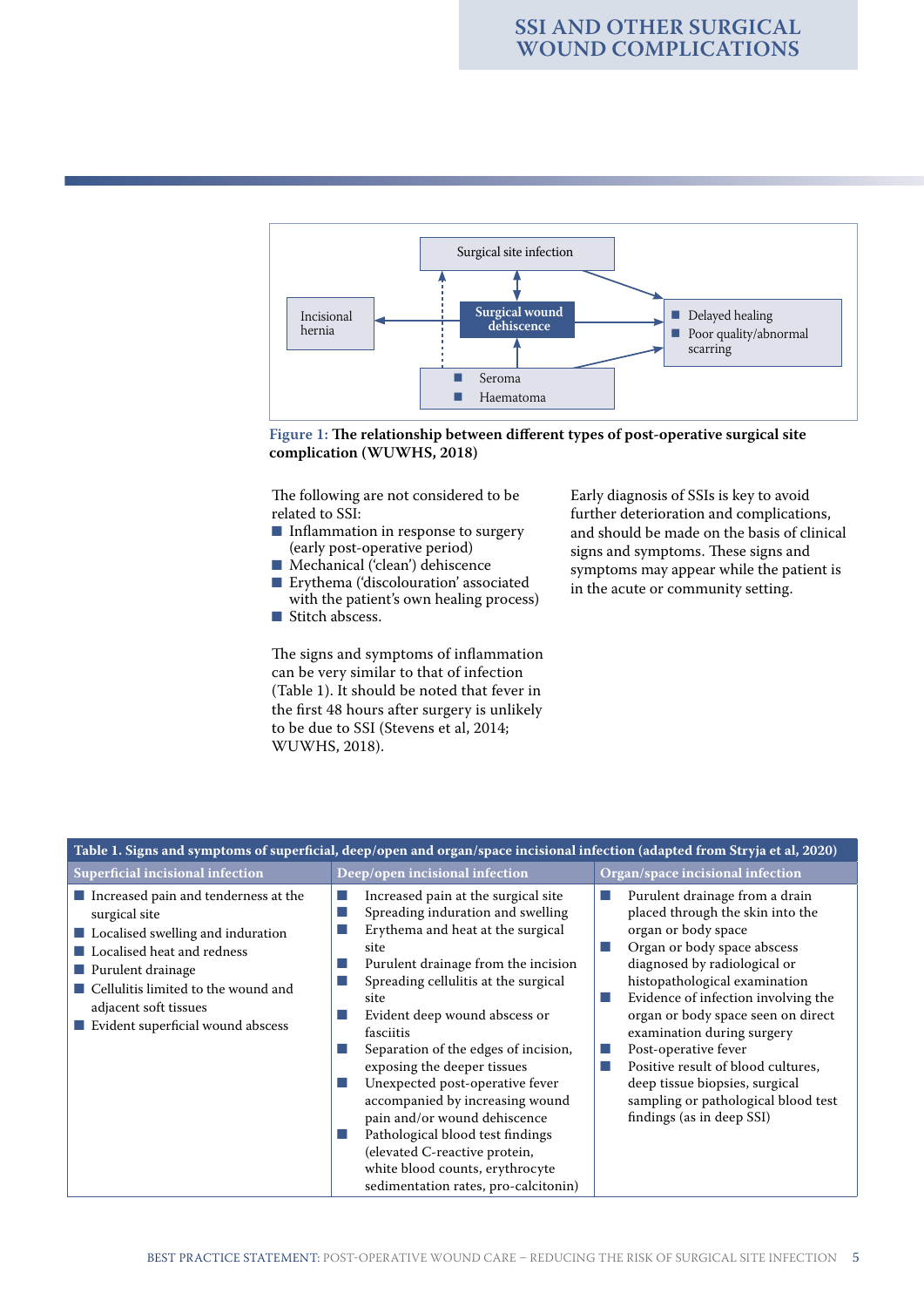## **BPS 2: Wound healing and the role of dressings**

All clinicians involved in the care of wounds, including primary care and community staff, should understand the wound healing process of a surgical wound and the role of dressings.

## **Best Practice Statement**

Before patients leave hospital, they should be provided with after care advice, including the signs and symptoms of SSI, relevant contact details and, if required, sufficient dressings (e.g. 3-day supply) to manage until the first nurse appointment, along with any self-care guidance. For some types of surgery, a nurse appointment may not be required if sutures do not require removal; therefore, patients should be able to contact their GP practice or surgical team (depending on local policy) if there are signs suggesting infection. The discharging organisation may provide a photograph of the wound at discharge, so patients and clinicians can monitor changes to the surgical site.

## **Patient expectation**

#### **WOUND HEALING PROCESS**

Wound closure occurs in one of three ways (Myers, 2008):

- **Primary wound closure (healing by primary intention)**: describes the healing of wounds with minimal tissue loss that are amenable to approximation of wound edges.
- **Secondary wound closure (healing by secondary intention)**: describes the healing of a wound in which the wound edges cannot be approximated.
- **Delayed primary closure (healing by tertiary intention)**: describes healing that is a combination of healing by primary and secondary intention.

Wound healing, leading to closure, is a complex process with three phases (Table 2), with the third stage starting at up to 21 days post-surgery (Son and Harijan, 2014). While most surgical wounds will heal by primary intention, some will heal by secondary intention, usually because the wound has intentionally been left open or has dehisced following primary closure (Salcido, 2017).

The appearance of a healing surgical wound and resulting scar will change over time, which is the normal process of wound healing; during the first 10 days, a scar may appear red and raised (Son and Harijan, 2014).

#### **ROLE OF DRESSINGS**

In order to reduce SSI risk, it is now generally accepted that surgical dressings should be kept undisturbed for a minimum of 48 hours after surgery, and up to 4 days if possible,

unless leakage occurs or symptoms change (Stryja et al, 2020). This is reflected in various post-operative care plans. The purpose of the dressing should be communicated to patients, families and carers: to cover and protect the wound from external contaminants, reduce the risk of infection and support wound healing.

#### **Photo at Discharge initiative**

The majority of SSIs present after discharge (Wolberg et al, 2016). The Photo at Discharge (PaD) initiative provides a colour picture of the patient's wound, accompanied by assessment and care advice, which is given to the patient and carer(s) and healthcare providers (https:// www.nice.org.uk/sharedlearning/photo-atdischarge-pad-improving-information-topatient-and-carers-reduces-readmissionfor-incisional-surgical-site-infection). This aims to improve the link between acute and community care, as the baseline image can be helpful to identify whether infection has developed. The photo is uploaded to the electronic patient record, to aid remote multidisciplinary review of wounds, improve continuity of care, and potentially contribute to antibiotic stewardship, by improving sensitivity of SSI detection, thus reducing the risk of overtreatment (Sanger et al, 2016). Initially used for patients following cardiac surgery, this initiative is readily transferable to other surgery types under surveillance. PaD has received broad support from patients and carers as a shared record of care and means of communication and information-sharing (Rochon and Morais, 2019).

| Table 2. Stages of wound healing and accompanying patient expectations |                                                                                                                                                                                                                                                                                                                                |  |  |  |
|------------------------------------------------------------------------|--------------------------------------------------------------------------------------------------------------------------------------------------------------------------------------------------------------------------------------------------------------------------------------------------------------------------------|--|--|--|
| <b>Stages</b>                                                          | Patient expectation of wound healing                                                                                                                                                                                                                                                                                           |  |  |  |
| Inflammatory phase                                                     | It is normal to see some redness/inflammation at this stage, as the immune system destroys bacteria and<br>removes debris. This is essential for the next stage in healing.<br>If signs and symptoms of inflammation persist, or the wound becomes painful or oozes pus/purulent<br>exudate, medical attention must be sought. |  |  |  |
| Proliferative phase                                                    | Once clean, the wound begins to repair by filling the wound, contracting at the edges and new skin<br>(epithelialisation) covering the surgical site.                                                                                                                                                                          |  |  |  |
| Maturation phase                                                       | New tissue will gain strength and flexibility. Maturation phase can last up to 2 years.                                                                                                                                                                                                                                        |  |  |  |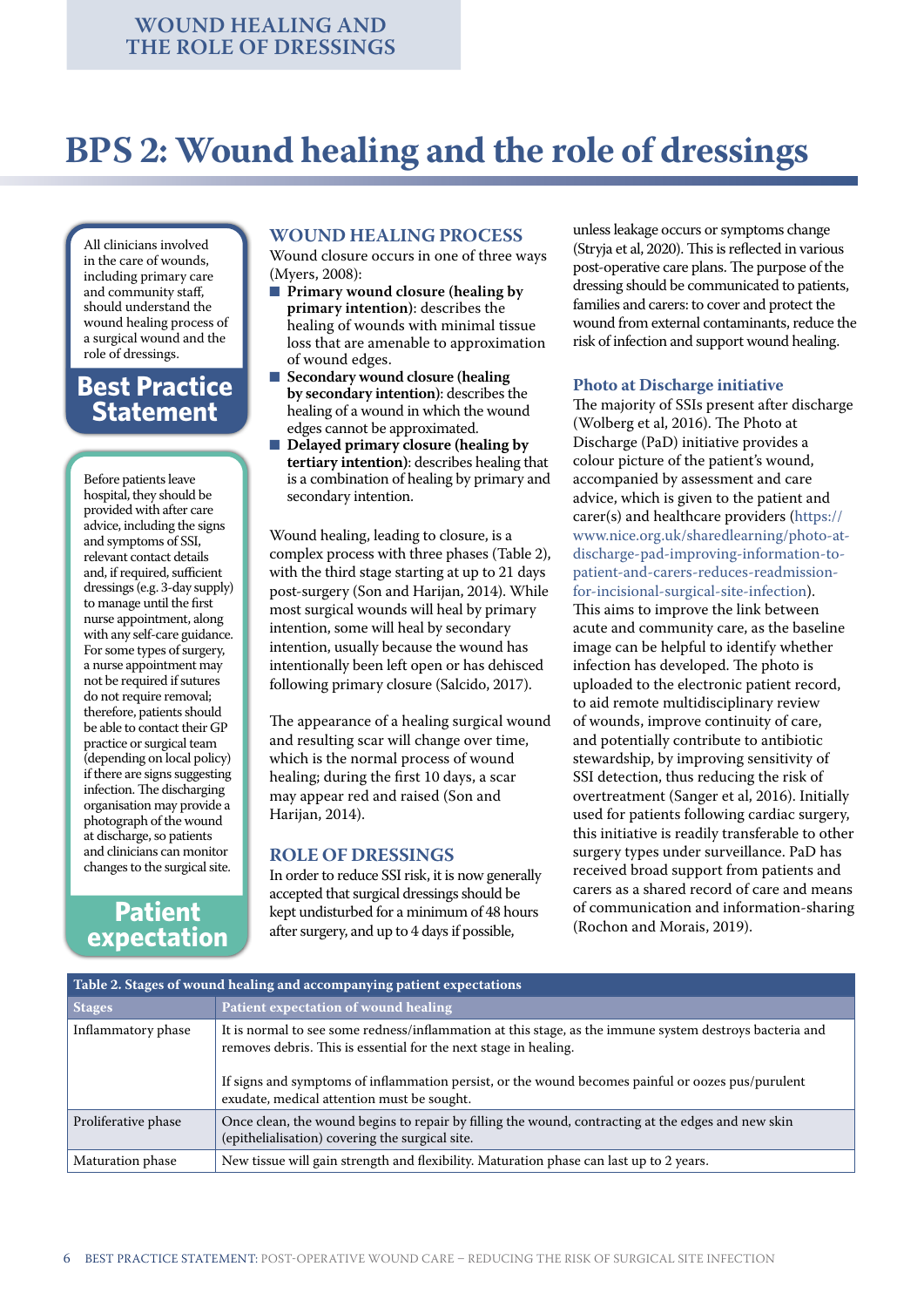## **BPS 3: Patient risk factors of SSI**

Before surgery, the patient should be assessed for the pre-operative, intra-operative and postoperative risk factors of SSI and other surgical complications. After surgery, the patient risk factors should continue to be reviewed and managed.

### **Best Practice Statement**

Patients should expect to have a pre-operative assessment where the surgical team will discuss their SSI risk. Patients may be asked to modify their lifestyle temporarily to reduce their risk. This may include, for example, smoking cessation, stopping taking particular medication, abstaining from alcohol or reducing weight. After surgery, patients should expect to continue to follow instructions to manage their SSI risk.

## **Patient expectation**

#### **RISK FACTORS**

The major, moderate and minor risk factors for SSI are presented in Table 3. Box 2 includes wound and patient factors that may suggest there is a lower risk of SSI development (WUWHS, 2018).

#### **Box 2. Factors that may suggest low risk for SSI (WUWHS, 2018)**

- Tension-free surgical wound
- Primary closure surgical wound
- No fat necrosis
- Patient does not possess major or moderate risk factors for SSI.

#### **Patient risk factors explained**

*Obesity:* Morbidly obese patients (BMI ≥40 kg/m2 ) have a significantly longer mean operative time and higher mean intraoperative blood loss, which may contribute to high risk of SSI (Jibodh et al, 2004). Surgery often requires larger incisions for better access, and can be complicated by increased fat, which is poorly vascularised. This can result in reduced oxygen and nutrients to the healing tissues, which can be compounded by the patient's nutritional status. Increasing BMI is also linked to changes in skin microbiota (Rood et al, 2018).

*Diabetes mellitus:* Abnormal glycaemia has a multifactorial negative effect on the cells involved in wound healing (Wukich et al, 2011). Hyperglycaemia as a result of diabetes can also weaken the patient's immune system. Resultant neuropathy and reduced blood flow to the extremities can increase infection risk and also reduce the tensile strength of the wound.

*Current or recent smoking:* Smoking

compromises the immune system and increases susceptibility to infections; smoking can also lead to an iron imbalance, and bacteria thrive on iron. Reduced oxygenation to tissues inhibits the cell activity required for wound healing processes, increasing the risk of complications (Kong et al, 2017).

*Emergency surgery:* For emergency surgery, complete pre- and peri-operative infection prevention strategies or risk factor management may not be possible due to time constraints. These patients are often very physiologically unwell (i.e. acidosis, hypoxia), which interrupts the normal immune cell response post-surgery (Wingert et al, 2016).

*Age >65 years:* Older age can increase SSI risk due to an increase in comorbidities and a decrease in immune activity with increasing frailty (Wingert et al, 2016).

*Extended duration of surgery:* Longer

operative times are associated with higher risk factors and more complex surgeries. Longer exposure of the internal cavity to air-borne microbes increases the risk of contamination. It should be noted that the natural ingress, or settling, of bacteria during surgery does not trigger the same inflammatory response as acute, gross contamination (Berbari et al, 2012).

*Inadequate surgical closure:* This means the wound is left open and exposed to air-borne microbes that may cause contamination. Gaps in surgical closure may lead to inappropriate wound tension, which can reduce perfusion. Poor use of wound closure material can provide a focus for bacteria (Blencowe et al, 2019). Inadequate closure of dead space allows collection of seroma or haematoma within the wound.

*Peri-operative hypothermia:* This reduces the body's homeostasis and is linked with prolonged recovery from anaesthesia and a longer length of hospital stay (PHE, 2019). Hypothermic patients have reduced blood supply to the wound site due to peripheral vasoconstriction, which inhibits wound healing processes.

*Surgery type:* Colorectal surgery is associated with a high rate of SSI due to frequency of bowel flora; vascular surgery is associated with a high rate of SSI due to frailty and multiple comorbidities of the patient group (PHE, 2019). For gynaecological and obstetric-related surgery, the extent of SSIs and surgical complications may be underestimated. Under-reporting may be due to patients being managed in the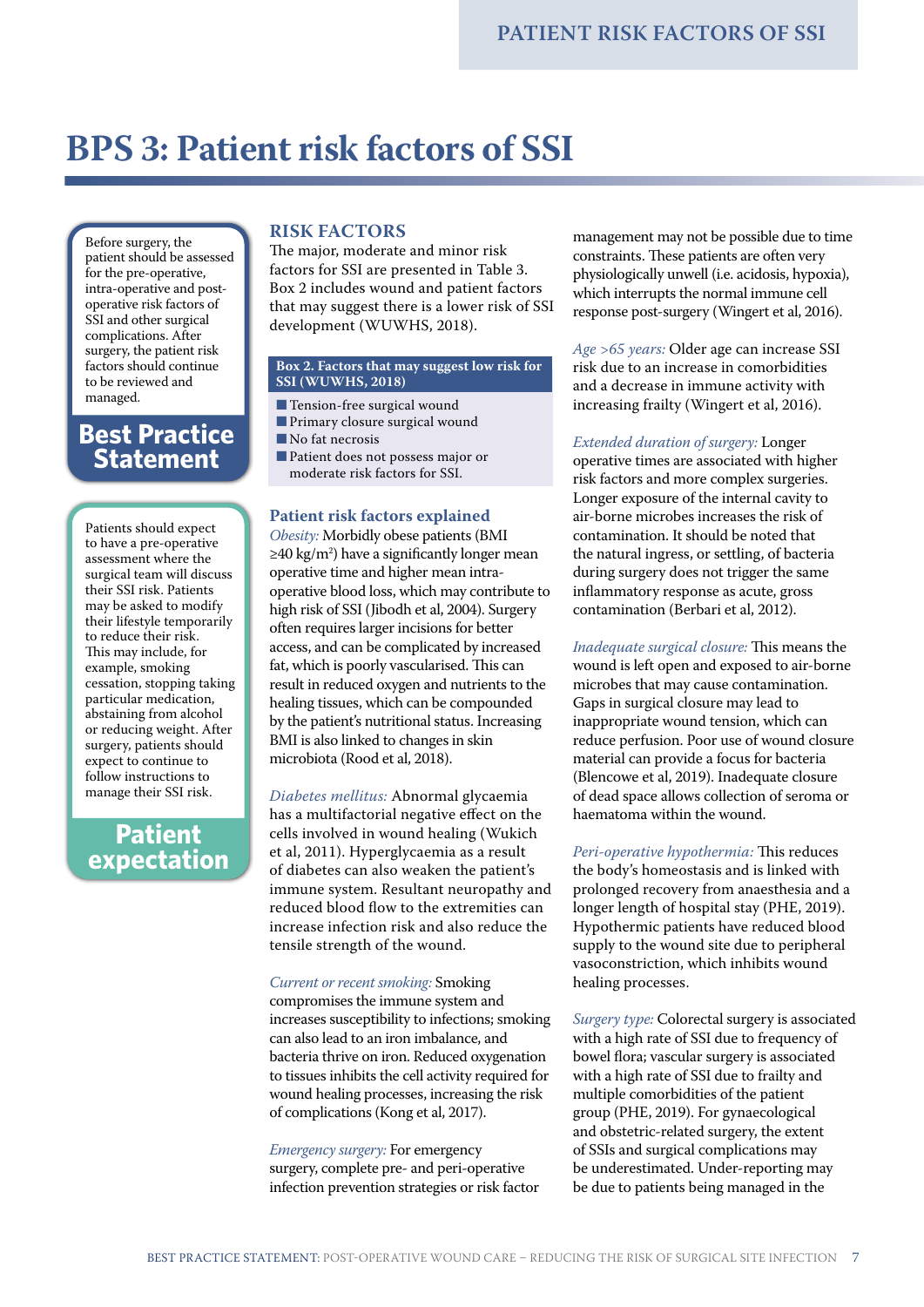community, as they often do not return to obstetrics if complications occur. This group is at high risk of infection due to the location of the wound, the activity of the mother and the potential misconception that caesarean

and other obstetric-related wounds are minor. NICE (2019) recommend that sutures rather than staples should be considered to close the skin after caesarean section to reduce the risk of superficial wound dehiscence.

| Table 3. Main risk factors for SSI, which may vary depending on surgery type (adapted from<br><b>WUWHS, 2018)</b> |                                                                                                                                                                                           |                                                                                                                                                                                                                                                                                                                                                                             |                                                                                                                                                        |                                                                                                                                                   |  |
|-------------------------------------------------------------------------------------------------------------------|-------------------------------------------------------------------------------------------------------------------------------------------------------------------------------------------|-----------------------------------------------------------------------------------------------------------------------------------------------------------------------------------------------------------------------------------------------------------------------------------------------------------------------------------------------------------------------------|--------------------------------------------------------------------------------------------------------------------------------------------------------|---------------------------------------------------------------------------------------------------------------------------------------------------|--|
| Category                                                                                                          | Modifiable patient-<br>related                                                                                                                                                            | Pre-operative                                                                                                                                                                                                                                                                                                                                                               | Peri-operative                                                                                                                                         | Post-operative                                                                                                                                    |  |
| Major                                                                                                             | <b>BMI</b> $\geq$ 35.0kg/m <sup>2</sup><br>$\blacksquare$ Diabetes mellitus<br>$\blacksquare$ Current or recent<br>smoking                                                                | $\blacksquare$ Emergency<br>surgery<br>Age >65 years                                                                                                                                                                                                                                                                                                                        | <b>■ Extended</b><br>duration of<br>surgery<br>$\blacksquare$ Inadequate<br>surgical closure<br>$\blacksquare$ Peri-operative<br>hypothermia           | Mechanical pull<br>on incisional<br>wounds<br>Patient/family<br>touching the<br>wound                                                             |  |
| Moderate                                                                                                          | $\blacksquare$ COPD<br>Malnutrition:<br>hypoalbumin-<br>aemia (serum<br>albumin <3.0g/dl)<br>$\blacksquare$ Anaemia<br>$\blacksquare$ BMI<br>30.0-35.0 kg/m <sup>2</sup><br>Alcohol abuse | Male gender<br>ASA Physical<br>Status $\geq 2$<br><b>Previous wound</b><br>healing problems<br>$\blacksquare$ Immunosupp-<br>ression<br>$\blacksquare$ Long-term<br>steroid use<br>Malignant disease<br>Chemotherapy<br>п<br>Radiotherapy<br>п<br>Uraemia<br><b>Peripheral</b><br>vascular disease<br>Suboptimal<br>timing or<br>omission of<br>prophylactic<br>antibiotics | <b>Blood transfusion</b><br><b>High wound</b><br>tension closure<br>$\blacksquare$ Tissue trauma/<br>large area of<br>dissection and/or<br>undermining | Failure to wean<br>from ventilator<br>$\blacksquare$ One or more<br>other surgical<br>complications<br>$\blacksquare$ Premature suture<br>removal |  |
| Minor                                                                                                             | $\blacksquare$ BMI<br>25.0-29.9 kg/m <sup>2</sup><br>$\blacksquare$ Congestive<br>cardiac failure<br>■ Cardiovascular<br>disease                                                          | Extended<br>H.<br>pre-operative<br>hospitalisation<br>or residency in a<br>nursing home                                                                                                                                                                                                                                                                                     | $\blacksquare$ Failure to<br>obliterate dead<br>space                                                                                                  | Trauma across<br>incision                                                                                                                         |  |
| ASA=American Society of Anaesthesiologists; BMI=body mass index; COPD=chronic obstructive<br>pulmonary disease    |                                                                                                                                                                                           |                                                                                                                                                                                                                                                                                                                                                                             |                                                                                                                                                        |                                                                                                                                                   |  |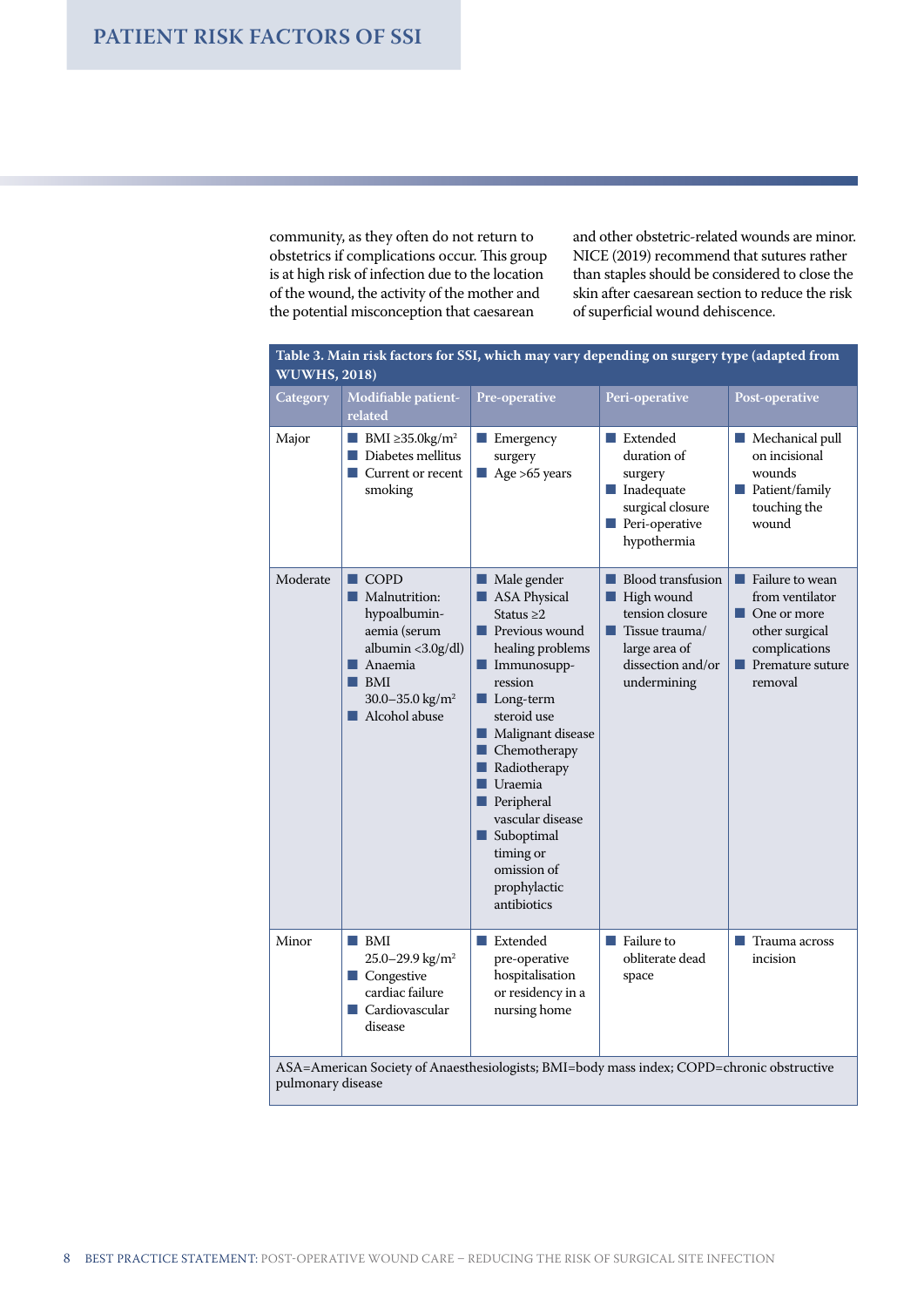## **BPS 4: Initiatives to reduce SSI incidence in the UK**

Comprehensive, standardised SSI surveillance programmes should be encouraged and supported by all members of the MDT who work within wound and surgical care. Where surveillance activities are limited by availability of resources, surveillance should be targeted at the surgical specialities that present most risk.

## **Best Practice Statement**

Patients should be informed that their care may be audited, and their wound examined, for the purpose of SSI surveillance. Patients may be able to access the infection rates of the hospital, depending on the surgery type and hospital protocols.

**Patient expectation**

Various national programmes and initiatives are in place to report and reduce SSI incidence. However, an agreed, robust, validated surveillance system, using uniform definitions for SSI and other surgical site complications, needs to be developed (WUWHS, 2016).

#### **PUBLIC HEALTH ENGLAND SSI SURVEILLANCE**

Well-organised surveillance and infection control programmes, including feedback of infection rates to surgeons, have been associated with significant reductions in SSI (Hughes, 1988). Implementation of SSI surveillance can help to reduce SSI rates simply by raising awareness and making staff conscious of being monitored: scrutiny encourages best practice.

A number of national SSI surveillance systems, such as the Public Health England Surgical Site Infection Surveillance System (SSISS) in England and similar schemes in Wales and Northern Ireland, provide standardised surveillance methods that enable hospitals to benchmark their rates of SSI (PHE, 2013). The aim is to improve patient outcomes by providing hospitals with their rates over time. Measuring rates against a national benchmark can both inform and influence practice, and has the potential to minimise the risk of SSI. Significant reductions in rates of SSI have been demonstrated in hospitals that participate in these benchmarking schemes.

Data is submitted to PHE by staff trained in the PHE protocol, and is managed via error and validation rules. The majority of surgical categories (excluding orthopaedics), submit surveillance data on a voluntary basis. Therefore, caution should be applied when interpreting and comparing the results of local surveillance for SSIs compared to other local, national or international rates. It is likely that hospital-based surveillance systems underestimate SSI rates, especially as SSIs

can become apparent after discharge. Hospitals should be encouraged to participate in post-discharge surveillance. This is an important strategy to improve reporting and data completeness.

#### **GETTING IT RIGHT FIRST TIME AND NHS IMPROVEMENT**

Getting It Right First Time (GIRFT) works alongside NHS Improvement to improve the quality of care within the NHS by reducing unwarranted variations.

In 2017, the 95 trusts in England participated in the first GIRFT Surgical Site Infection National Survey across 13 surgical specialities. Despite some concerns over methodology and duplication of SSI datasets, GIRFT provided some interesting insight into outcomes (sepsis, reoperation and mortality) and costs (unadjusted data on avoiding delayed discharges and readmissions) associated with SSI, as well as identifying significant levels of variation in SSI rates reported by surgical units, both at a specialty and procedure level (GIRFT, 2018).

#### **NATIONAL WOUND CARE STRATEGY PROGRAMME**

Following the results of the seminal paper by Guest et al (2015), the Burden of Wounds Study, the National Wound Care Strategy Programme (NWCSP) was created to develop strategies to improve wound care in England. 'Surgical wounds' is one of the clinical workstreams and, at the time of writing, the NWCSP is working to generate a generic clinical navigation tool to form the basis for specialist customisation and referral pathways according to local protocols. The NWCSP will also make recommendations to support optimal implementation of existing guideline recommendations for preventing and treating post-surgical wound complications (e.g. NICE, 2019).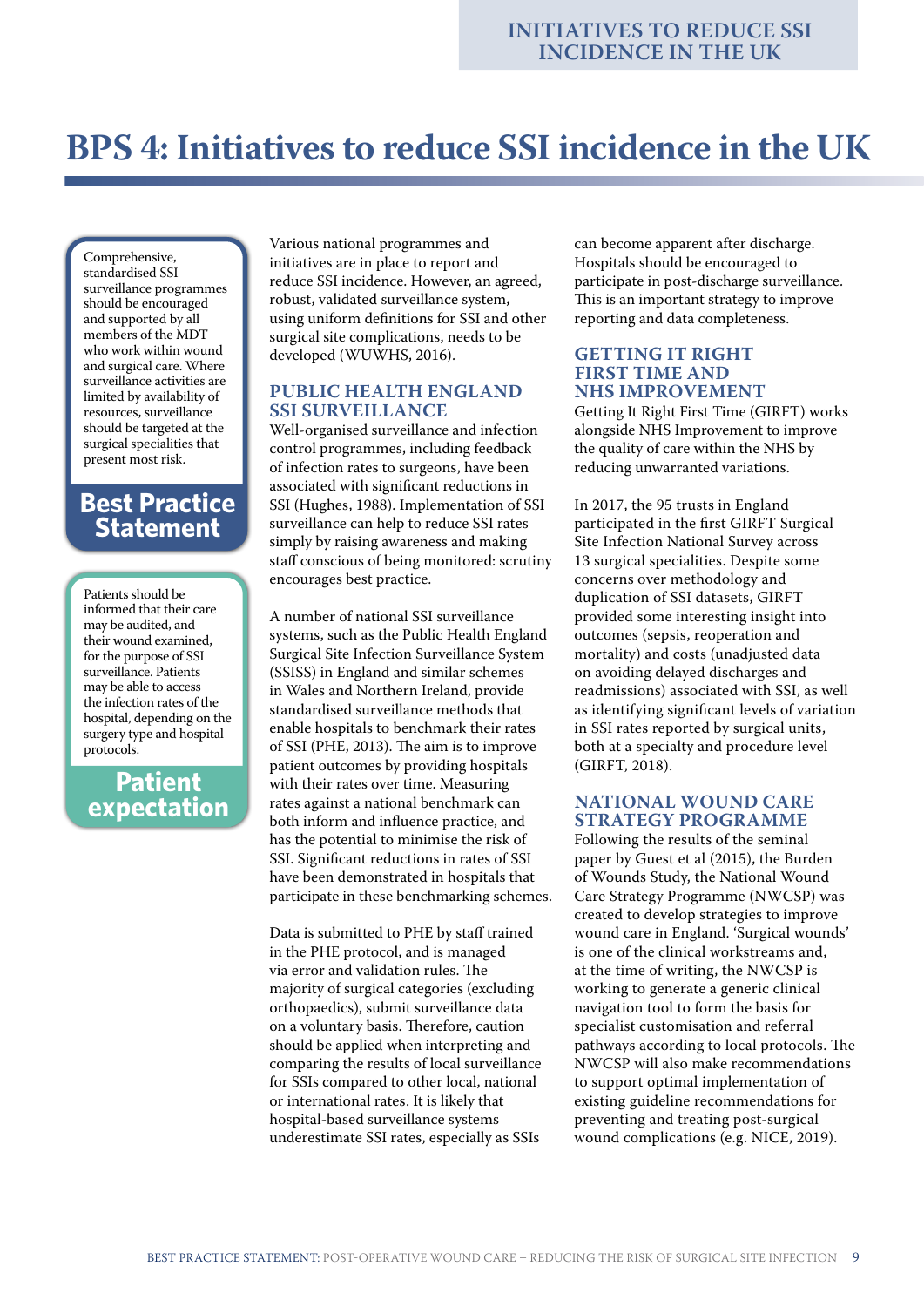#### **INITIATIVES IN ENGLAND AND WALES NHS Procurement Strategy and NHS Supply Chain**

In 2015, Lord Carter's report into efficiency and productivity in the NHS identified unwarranted variation in procurement across the NHS, resulting in the need to improve operational efficiencies to transform a fragmented procurement landscape.

The NHS Supply Chain is designed to help the NHS deliver clinically assured, high-quality products for the best value. In wound care, the aim is to create a national wound care formulary, in order to reduce costs nationally and reduce variation in care. A similar procurement system exists in Scotland for acute services.

While the expert working group agrees that decision-making should be based on best available evidence and price, there are concerns that this will stifle competition in the dressing market, stop innovation,

and impact greatly on patient welfare, as well as impact on add-on education from companies, echoing an open letter from Harding et al (2019), highlighting 'major concerns regarding the generic product specification for wound care'.

#### **DRIVE FOR CHANGE: CALL TO ACTION**

Wound care requires a multidisciplinary team (MDT) approach and, as such, a unified MDT voice is required in order to implement change in SSI risk reduction. Sharing SSI rates with all staff may be beneficial. This could be achieved via simple measures, such as listing SSI rates as a standing agenda item for all MDT meetings.

A united approach that includes tissue viability and other specialist nurses, podiatrists, medics, consultants and surgeons from varied backgrounds (i.e. dermatology, gynaecology, plastic surgery, vascular, cardiothoracic, abdominal surgery) is required to drive change at a national level.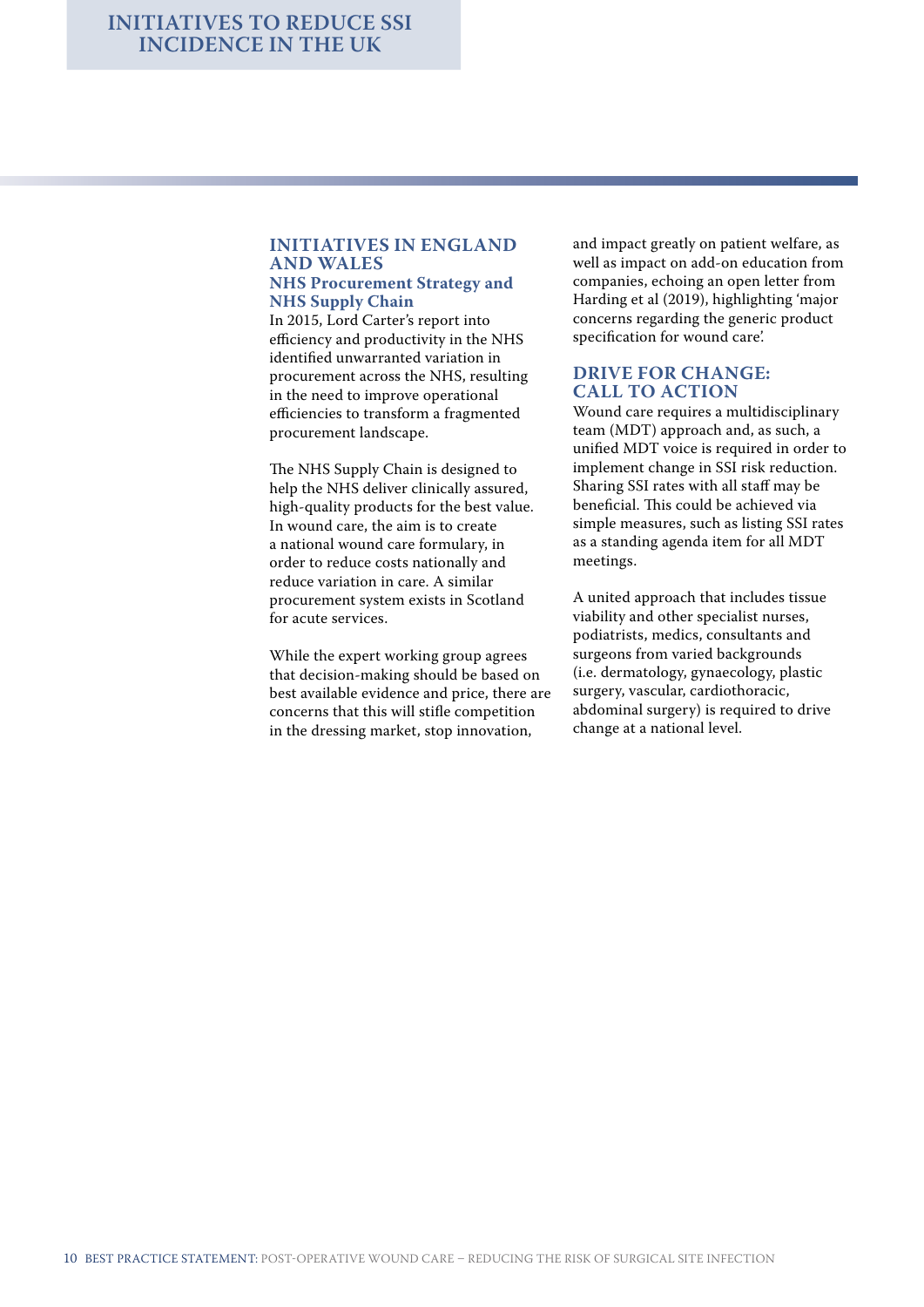## **BPS 5: Antimicrobial stewardship practices: use of antimicrobials and antibiotics**

Antimicrobial stewardship practices should be implemented, to prevent the misuse and overuse of antibiotics, in order to reduce antimicrobial resistance.

## **Best Practice Statement**

Antibiotics are not always necessary, so patients should not expect to be prescribed antibiotics. Patients should expect that the clinician managing their care will explore practical measures to manage infection or risk of infection. This may involve the use of a topical antimicrobial such as DACC, iodine, silver or PHMB, in the form of a cream, ointment or dressing, depending on the wound, surgery type and the severity of any infection. This should be in conjunction with other infection prevention strategies, such as cleaning and hand hygiene.

## **Patient expectation**

Antimicrobial stewardship is a multifaceted approach that includes the optimal selection, dosage, and duration of antimicrobial treatment. The aim is to achieve the best treatment outcome, through infection prevention and management with minimal toxicity to the patient and minimal impact on subsequent resistance. There is a general misconception that any surgical complication (e.g. SWD, seroma) is synonymous with infection (WUWHS, 2018), which leads to unneccessary antimicrobial use and subsequent resistance.

Antimicrobial stewardship to reduce unnecessary antimicrobial use in wound management includes accurate identification of wound infection and simple infection prevention strategies (i.e. good hand hygiene, waste management, comprehensive documentation and management of the patient environment). See Box 3 (Wounds UK, 2020).

#### **MICROBIOLOGICAL SAMPLING**

The role of sampling and microbiological culture in the diagnosis of SSI is contentious. The role of a swab is to guide antibiotic selection against organisms causing clinical signs of infection, rather than to determine whether infection is present or not. Evidence suggests that there is an over-reliance on sampling, especially for superficial SSI, as swabbing may only show surface bacteria and not those in the deeper tissue. Additionally, the gene expression of bacteria has been shown to change once bacteria are removed from the wound environment; therefore, swab results may not accurately represent the bacteria in the wound (Kallstrom, 2014).

Ritualistic and overly frequent swabbing should be avoided (Box 4).

#### **Box 4. Questions to consider when deciding whether to re-swab (Everett et al, 2018)**

- Is the therapy appropriate based on the last results?
- Has the therapy had time to work (2–3 days)?
- Is there deterioration? If so, is this deterioration deep (i.e. is a tissue sample required at theatre level)?
- Are there more than two signs or symptoms of infection?

#### **WHEN TO INITIATE SYSTEMIC ANTIBIOTICS FOR SSI**

Patients with systemic signs and symptoms of SSI, or with erythema extending >5cm from the incision with induration or necrosis, should receive a course of systemic antibiotics (Stevens et al, 2014; WUWHS, 2018). The antibiotics should be selected according to the location of the incision, local antibiotic policy and resistance patterns, and targeted to the results of microbiological analysis (Stevens et al, 2014; NICE, 2019).

Topical antimicrobials, such as creams, ointments or dressings, can be used to manage local infection, or for prevention in those who are at high risk, if the product is suitable for prophylactic use. A wide range of products are available, including DACC, iodine, silver and PHMB. Systemic antibiotics are not usually recommended for a patient with only local signs and symptoms of infection. However, there may be exceptions where it is important to prevent spreading infection because the consequences may be severe (e.g. a sternotomy incision; WUWHS, 2018).

**Box 3. Checklist of antimicrobial stewardship practices (Wounds UK, 2020)**

- Hand hygiene: hands of clinicians, carers and family members must be decontaminated before touching a patient, their dressing or their wound.
- Waste management: unused antibiotics should not be flushed down the toilet, and any dressing or material that might be contaminated with bacteria should be disposed of appropriately.
- Full and comprehensive documentation

of assessment and treatment should be carried out for all patients in order to identify patterns and associations, which may help to reduce incidence and communicate among the MDT.

The patient's environment, in hospital or at home, should be monitored to ensure infection prevention practices are followed (e.g. surface cleanliness and the impact of clutter and the impact of pets).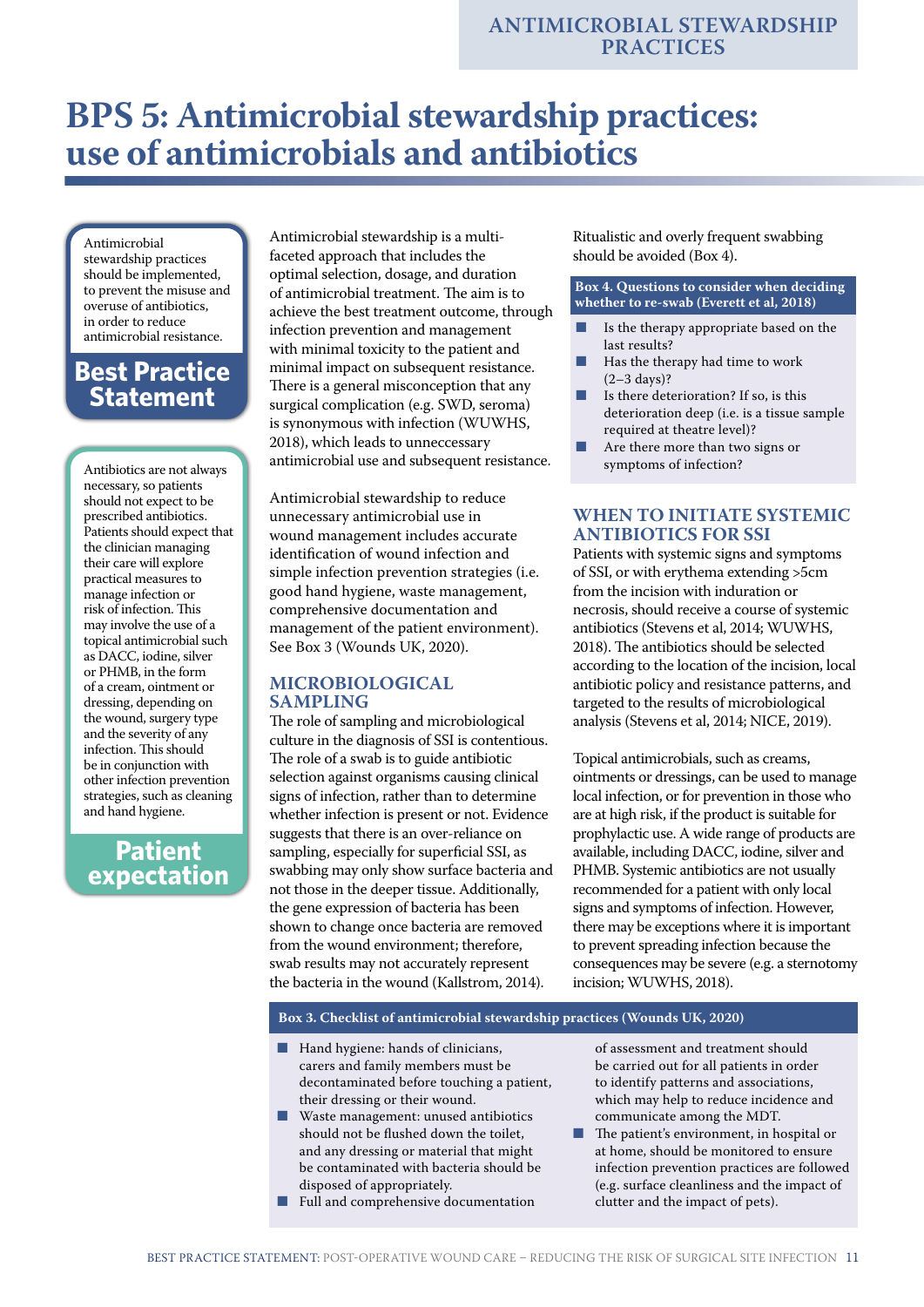## **BPS 6: Strategies to reduce SSI risk in hospital**

Interventions to reduce the risk of SSI in hospital, pre-, peri- or postsurgery, should take place within the context of a full assessment of the patient.

## **Best Practice Statement**

For elective surgery, the surgical team will provide the patient with practical advice to reduce SSI risk pre- and post-surgery. The patient may be expected to follow a pre-surgery plan, which includes hand hygiene, use of a body decontamination wash and not shaving the surgical area. Family members and/or carers may also be involved.

## **Patient expectation**

All patients undergoing elective surgery should have a pre-operative assessment to identify potential wound healing problems, which should be used to inform the consent process (NICE, 2019). Where possible, this should be conducted using a validated risk assessment tool relevant to the surgical speciality. Strategies should comply with antimicrobial stewardship practices, and clinical behaviour should be assessed and reviewed (e.g. avoiding ritualistic behaviour with no evidence base).

#### **POST-OPERATIVE CONSIDERATIONS**

Post-operative care should be based on a full assessment of the patient (WUWHS, 2018; Table 4).

#### **Appropriate wound care**

Each surgical speciality has its own protocol for post-surgery dressing removal, which depends on the risk factors of the patient group and surgery type. Individual dressing wear time also applies. Surgical dressings should be kept undisturbed for a minimum of 48 hours after surgery (up to 4 days if possible), unless there are signs and symptoms indicating that earlier inspection is warranted (Stryja et al, 2020).

For closed, clean incision wounds (or caesarean clean-contaminated), dressing removal post-surgery can take place at anywhere between 2 and 7 days (Stryja et al, 2020). Serous exudate can be a normal part of surgical wound healing; however, it is important to be aware of any changes in exudate that may signify deterioration of the wound, or that healing has stalled. Observation and clinical judgement are key – frequent dressing changes and maceration of the surrounding skin and tissue breakdown should be avoided.

#### **Dressing selection**

A systematic review of previous studies showed no evidence to suggest that any one dressing is better at reducing the risk of SSIs – or reducing scarring, controlling pain or promoting patient acceptability. However, most studies reviewed were small and at high risk of bias, thus the evidence is of poor quality (Dumville et al,

2016). Additionally, since this review, more products and pathways have been developed to help reduce SSI. NICE has reviewed a number of innovative products via their Medical Technologies Evaluation Program and have produced updated guidance.

NICE (2019) recommend that surgical incisions should be covered with an appropriate interactive dressing at the end of the operation. Selecting a dressing should depend on the following considerations:

- Patient assessment: including risk of developing SSI or related surgical complication
- Type of surgery: some surgeries have a higher risk of infection and may require an antimicrobial dressing
- Method of closure
- Incision location
- Patient lifestyle and preferences
- Skin type: more fragile skin may require a less adherent dressing
- Time to first dressing change: different surgeries and localities have different protocols
- Use of negative pressure wound therapy (NPWT) dressings (also known as closed incisional NPWT)
- Contraindications.

#### **At discharge**

Before hospital discharge, where practicable, the patient's wound should be photographed. The photo should be in an accessible format (e.g. colour print out, patient-facing portal or NHS-approved app) and uploaded to the patient's record. If taken, the image should be shared with the patient, and their carers and GP.

Patients/carers should also be provided with written information about:

- The surgical intervention<br>■ Material and type of impl
- Material and type of implant, if applicable<br>■ Closure materials
- Closure materials
- Ongoing care
- How and when to contact secondary care
- The signs and symptoms of infection
- Hygiene (including hand hygiene)
- Instructions for self-care of their wound, which may include the patient photographing their wound and monitoring their healing.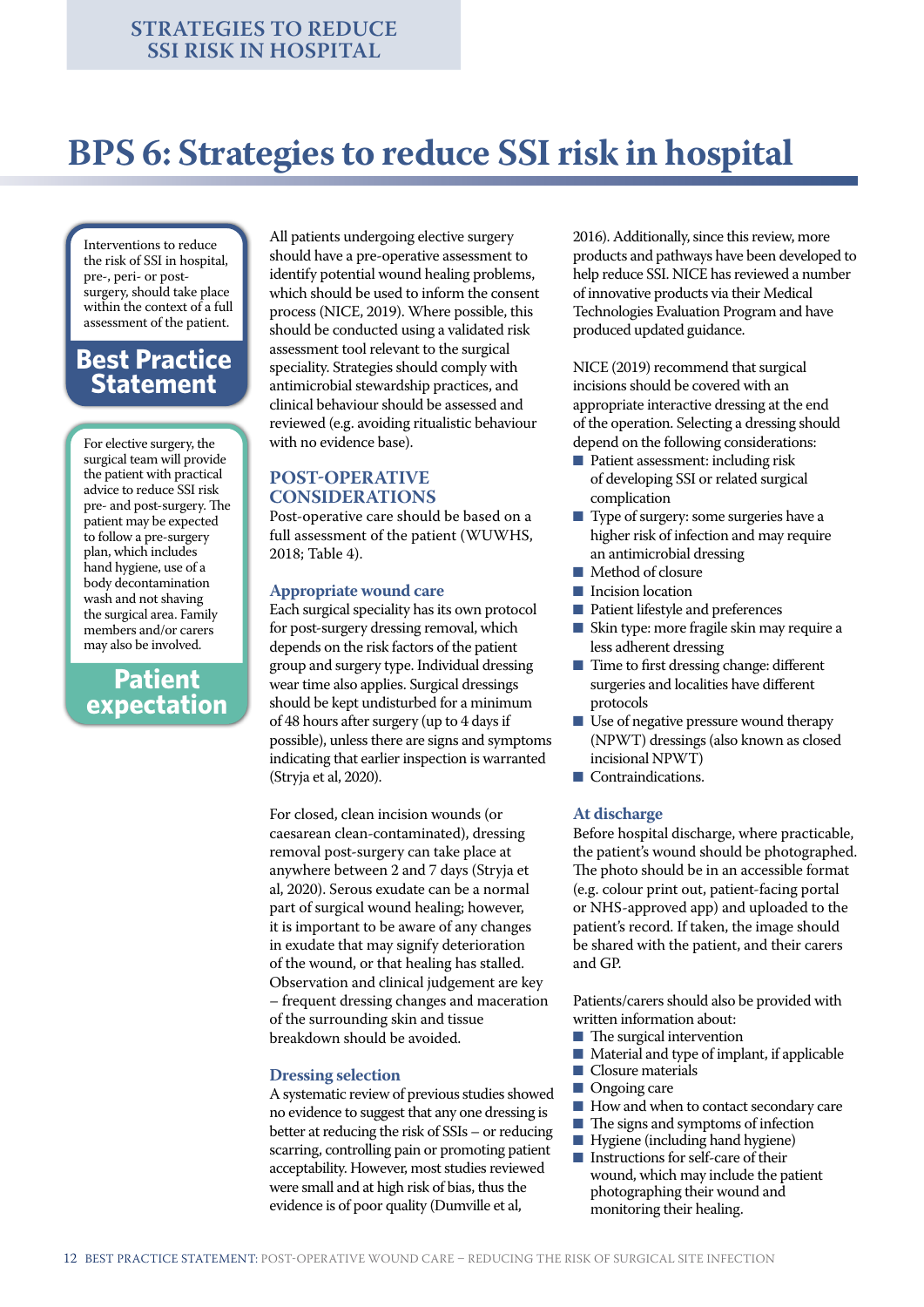#### **Table 4. Interventions for reduction of risk of surgical site complications, including SSI (NICE, 2016; WHO, 2016; Berríos-Torres, 2017; WUWHS, 2018)** Education of patient, family and carer(s) and management of expectations

Assessment and optimisation of comorbidities that increase risk of SSI

Nutritional supplements if necessary

Mupirocin in combination with chlorhexidine body wash for patients at risk of MRSA infection (NICE, 2019)

Screening for significant organisms (e.g. *Staphylococcus aureus* – WHO suggests decolonisation with chlorhexidine/nasal treatment for known *Staph. aureus* carriers or surgeries with high risk for *Staph.*  infection, such as orthopaedic, vascular or cardiac)

Use of an operative safety checklist (e.g. WHO Surgical Safety Checklist)

Maintenance of normothermia (temperature should be 36ºC pre-, peri- and post-operative), unless otherwise indicated

Patient showering or bathing on day of surgery using plain or antimicrobial soap/cleanser, and using two towels to dry

Use of clippers (rather than a razor) for hair removal; removal of any false nails

Location of heparin injection sites away from operative site

Management of hydration/fluid levels

Pre-operative **Pre-operative** Maintenance of adequate tissue perfusion

Timely administration of prophylactic antibiotics as indicated by local guidelines if required

Administration of antifibrinolytic agents as indicated by local guidelines to reduce blood loss and need for blood transfusion

Compliance with hygiene measures by operating room personnel

Optimal oxygenation

**Planning**

**Peri-operative**

Peri

operative

Skin preparation with alcohol-based chlorhexidine unless contraindicated

Use of an iodophor-impregnated drape, unless the patient has an iodine allergy, if an incise drape is necessary

Use of excellent surgical technique with gentle handling of tissues, meticulous control of bleeding and avoidance of dead space

Avoidance of tension across incision

Use of wound edge protectors/guards during laparotomy

Intra-operative wound irrigation

Surgical hand preparation: scrubbing with either a suitable antimicrobial soap and water, or using a suitable alcohol-based handrub, before donning sterile gloves; changing gloves during procedure and/or before closure of wound; double-gloving

Covering the incision(s) with an interactive dressing under sterile conditions at the end of the operation; or consider prophylactic, closed incisional NPWT for patients at increased risk of SSI

Covering surgical incisions with an appropriate interactive dressing at the end of the operation

Maintenance of the dressing over the incision for at least 48 hours unless there are signs and symptoms indicating earlier inspection is warranted

Cryotherapy (i.e. application of ice) and compression for certain wound types

Visitor restrictions and hygiene measures (e.g. hand hygiene and protective clothing as appropriate if delivering direct patient care)

Monitoring incision for healing progress and signs/symptoms of infection

Use of correct dressing removal techniques as per manufacturers' guidance (e.g. do not peel back, look and reapply)

Use of Patient Reported Outcome/Experience Measures (PROMS/PREMS) or questionnaires

Correct moving and handling of the patient to prevent mechanical stress and dehiscence (using specialist equipment if required)

Post-operative **Post-operative** Fostering good communications and training between acute and community working (e.g. comprehensive documentation, Photo at Discharge initiative)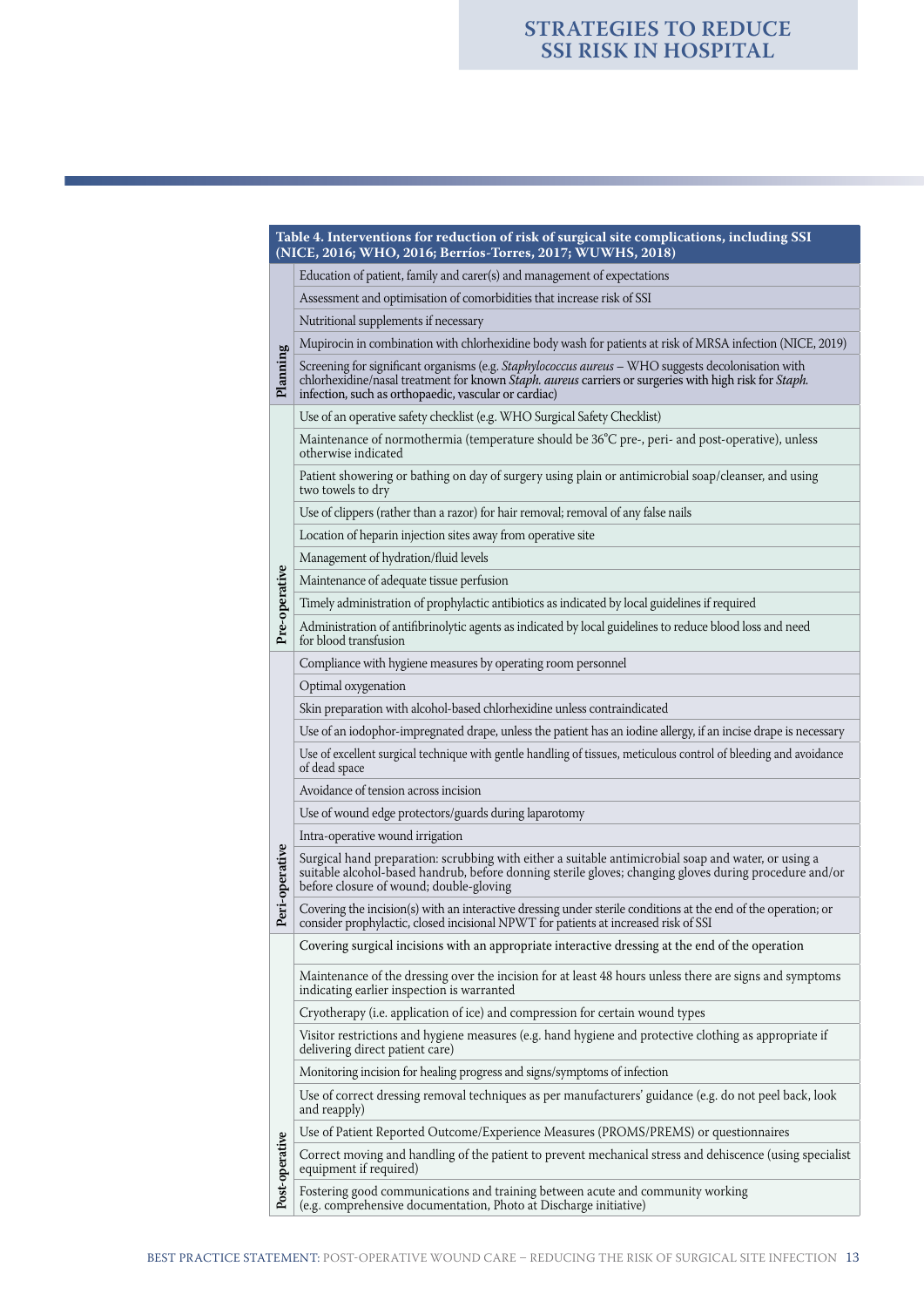## **BPS 7: Strategies to reduce SSI risk in the community**

**Organisation expectation**

Upon discharge from hospital, the patient should be provided with advice from the surgical team to continue appropriate surgical site management to reduce the risk of complications, including SSIs. Education for healthcare workers in primary care should be in place to ensure consistent treatment from acute to community.

### **Best Practice Statement**

Following discharge, the patient should be provided with information on the signs and symptoms of SSI and be given a point of contact if they are concerned about infection. It may be appropriate to give the patient instructions for self-care depending on the patient's willingness and capacity for involvement in their own care. The patient may not have a follow-up appointment with the surgical or community team depending on the type of surgery.

**Patient expectation**

Surgical wounds that dehisce or become infected following transfer from surgical services to primary care or community services are often 'invisible' and can be lost to follow-up if not referred back to the surgical teams. SSI prevention requires a multi-disciplinary, holistic approach, which includes the patient, family/carer(s)

and organisation to provide 'quality care' for the patient. There is currently no universally accepted definition of 'quality'; however, the Health Foundation (2013) regards quality as a degree of excellence in healthcare, which must be safe, effective, timely, efficient, equitable and patientcentred (WHO, 2006).

### **Effective**

Organisations should use best available evidence to guide protocols on SSI prevention. There are significant national (NICE, 2019) and worldwide guidelines on pre-, peri- and post-operative prevention strategies for SSIs (e.g. WHO, 2016; 2018; WUWHS, 2018).

#### **Organisation expectation Efficient** Organisations should implement strategies that avoid SSI misdiagnosis and the use of non-essential antibiotics and antimicrobial dressings, while also avoiding clinical inertia when treatment is required. **Organisation expectation Person-centred** Organisations should create a good practitioner–patient relationship to ensure SSI risk is optimised pre-, peri- and post-operatively on discharge. The patient should be empowered to take part in their own care if they are able and have the desire to do so. **Organisation expectation Timely** Organisations should ensure staff are aware of the signs and symptoms of SSI to ensure treatment is received in a timely fashion, and avoid life-threatening situations, **Organisation expectation Organisation expectation Equitable** Organisations should create an environment whereby clinicians provide care that does not vary according to personal characteristics such as gender, race, ethnicity, geographical location, physical ability or socioeconomic status. **Safe** Organisations should act on the results of SSI surveillance and utilise post-operative strategies and protocols that avoid harm as a result of SSIs.

such as SSI-related sepsis.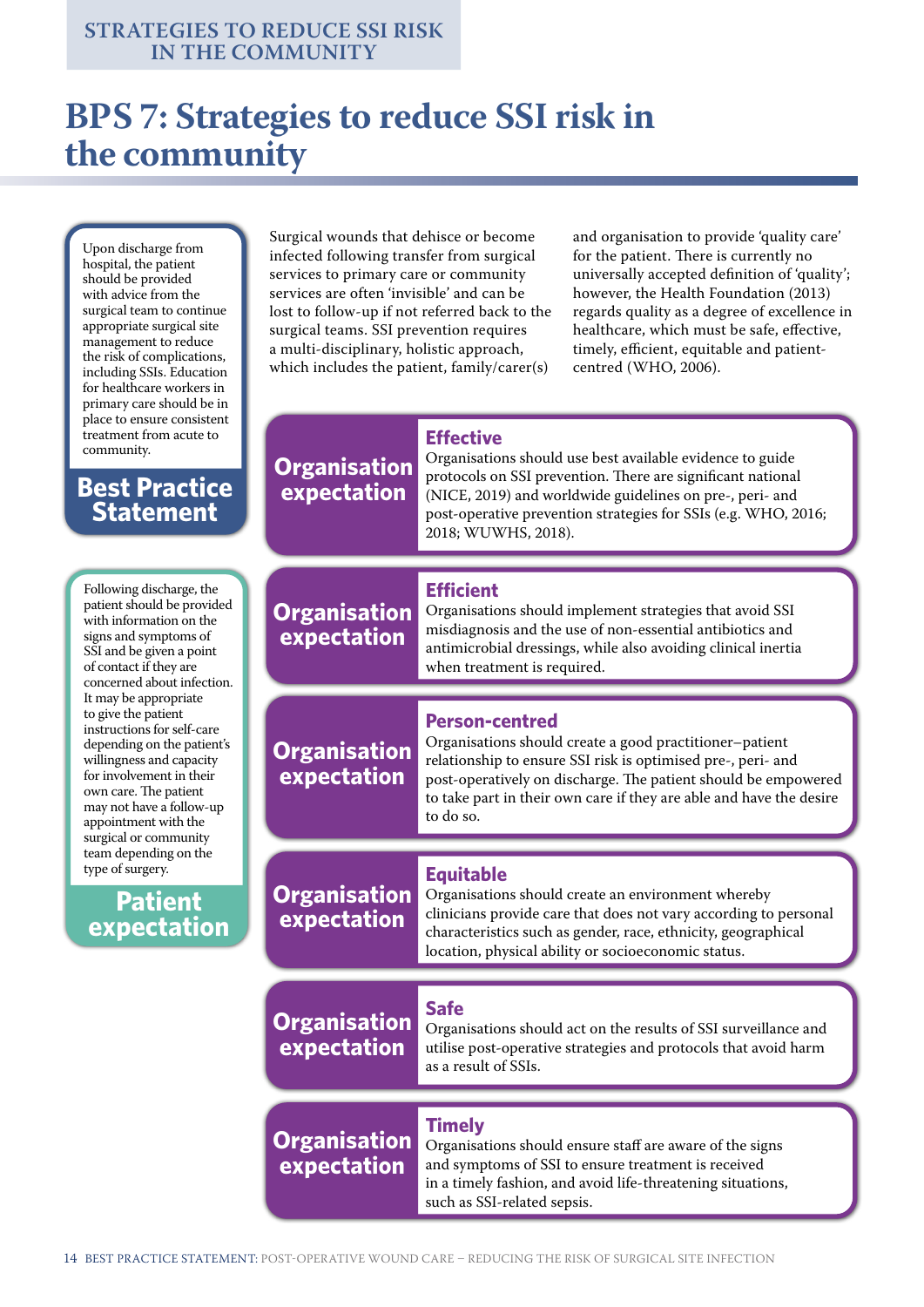#### **Continuity of care**

Continuity of surgical site management post-discharge is key. However, colleagues in primary care and community services often report difficulties in obtaining secondary care surgical expertise following discharge (Edwards, 2019).

#### **Healthcare education**

Guidance for care of complications postdischarge from surgical services is required (Edwards, 2019). Infection prevention and control (IPC) pathways and roadmaps can enable all staff to contribute to a healthcare culture in which patient safety is of the highest importance – e.g. Scottish Infection Prevention and Control Education Pathway (NHS Education for Scotland, 2020).

#### **Referral**

If SSI is suspected once a patient has been discharged, local referral pathways to a relevant outpatient surgical clinic should be considered.

#### **Dressing change technique**

Ideally, dressing change should be undertaken in a clean area with minimal air disturbance; for example, as opposed to a busy ward at peak activity. Standard infection control precautions for dressing change technique include the use of a medical adhesive remover to reduce pain and skin damage, if necessary. It is important that clinicians caring for wounds exercise strict asepsis in order to minimise risk of SSI (Loveday et al, 2014). The Aseptic Non Touch Technique (ANTT) is advised for wounds healing by primary intention (NICE, 2019). After 48 hours, non-sterile gloves can be used; if the wound is already contaminated, sterile gloves will be redundant.

#### **Patient self-care**

Instructions for self-care of the surgical site should be in a suitable format for the patient, taking into account the patient's willingness and capacity for involvement in their own care. Some patient groups may require specific assistance, such as those with wounds in anatomical locations that they would struggle to inspect themselves,

or people with cognitive decline who may tamper with dressings and increase infection risk. Where self-management and monitoring is not possible, carer(s) and family member(s) may help to identify the signs and symptoms of infection. Resources, such as NICE-endorsed educational videos may be useful (Royal Brompton & Harefield NHS Trust, 2018:

https://www.nice.org.uk/guidance/ ng125/resources/endorsed-resourcesurgical-site-infection-prevention-videoseries-4778834077).

Box 5 includes take-home messages for patients and primary and community healthcare workers to reduce the risk of SSI.

**Box 5. Take-home messages for primary and community clinicians, carers, family members and patients to reduce SSI risk**

- It is important to recognise the signs and symptoms of SSI
- Dressings are designed to act as a protective barrier for the wound bed from external contaminants
- Good hand hygiene practices should be followed when touching the wound and/ or surrounding area
- Local pathways and reporting procedures should be followed if SSI is suspected
- Antimicrobial stewardship practices should be followed**.**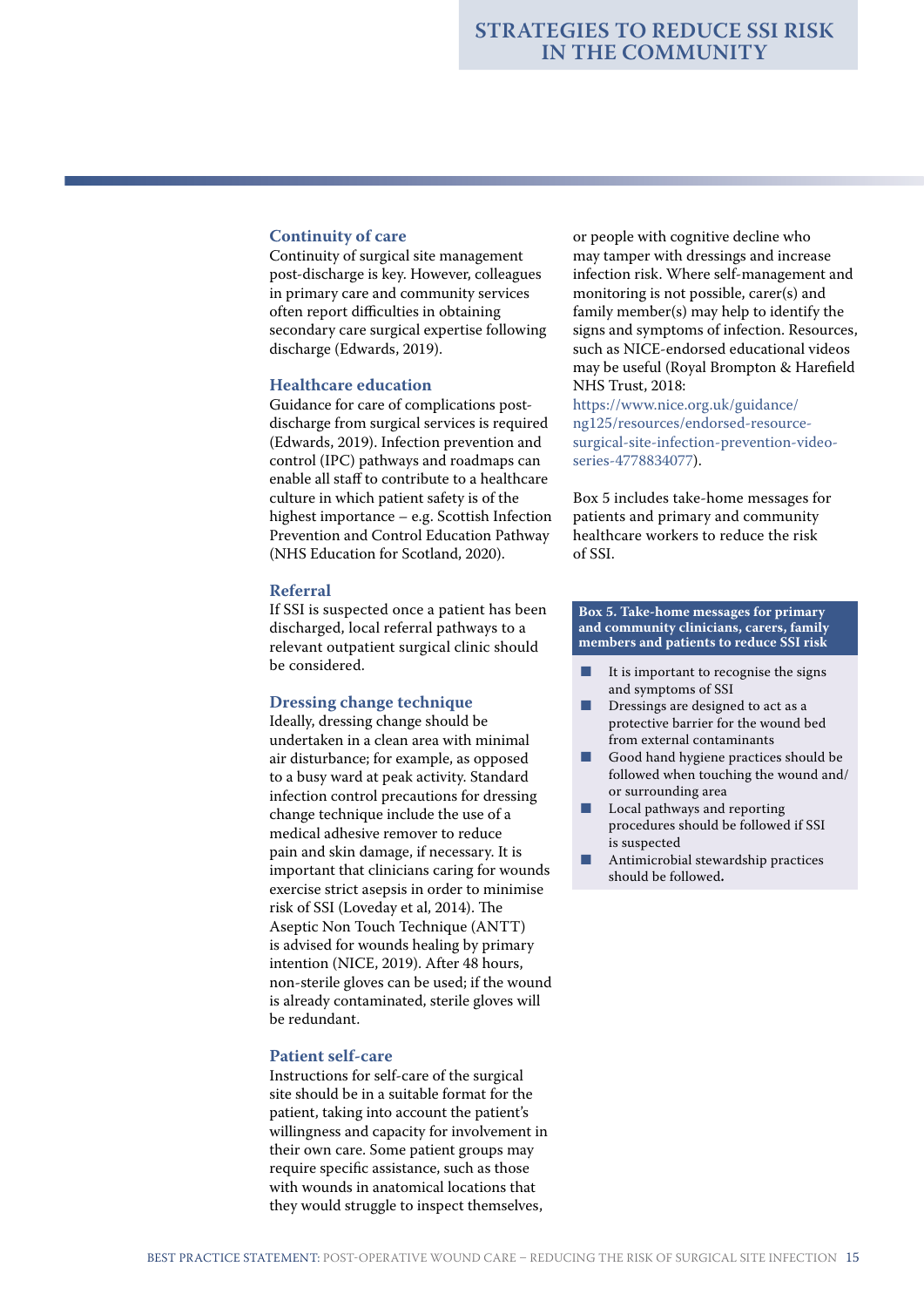**SUMMARY**

#### **SUMMARY**

- It is estimated that SSIs affect one in three patients undergoing surgery globally (WHO, 2016).
- Clear communication and integrated working between acute and community teams can help prevent and manage SSIs in the community.
- Clinical pathways are a useful tool to guide appropriate, clear patient management plans.
- Patient involvement is key to success in SSI prevention: wherever possible, clinicians should communicate with the patient and their carer(s), explaining what patients should expect and how they can be involved in their own care where appropriate.

### **Glossary**

#### **Antimicrobial stewardship:** An

approach to treatment that includes the optimal selection, dosage, and duration of antimicrobial treatment. The aim is to achieve the best treatment outcome, through infection prevention and management with minimal toxicity to the patient and minimal impact on subsequent resistance.

**Crepitus:** Crackling feeling or sound detected on palpation due to gas in the soft tissues, which is a sign of SSI.

**Haematoma:** Localised bleeding outside of blood vessels, due to either disease or trauma, including injury or surgery, and may involve blood continuing to seep from broken capillaries.

**Incisional hernia:** Hernia that occurs through a previously made incision in the abdominal wall – i.e. the scar left from a previous surgical operation.

**Sepsis:** A potentially life-threatening condition caused by the body's response to an infection.

**Seroma:** A pocket of clear serous fluid that sometimes develops in the body after surgery. This fluid is composed of blood plasma that has seeped out of ruptured

small blood vessels and inflammatory fluid produced by the injured and dying cells.

**Surgical site infection (SSI)**: A local infection that occurs at a surgical site within 30 days of the operation, or within 1 year if there is an implant present (WHO, 2016).

#### **Surgical wound dehiscence (SWD):**

Separation of the margins of a closed surgical incision, with or without exposure or protrusion of underlying tissue, organs or implants. Separation may occur at single or multiple regions or involve the full length of the incision. It may affect some or all tissue layers. A dehisced incision may or may not display clinical signs and symptoms of infection. Note that other types of closed wound may also dehisce – e.g. traumatic wounds that have been sutured (WUWHS, 2018).

**Swab:** Microbiological sampling method that is used to guide antibiotic selection against organisms causing clinical signs of infection, rather than to determine whether infection is present or not. Frequent and repeated swabbing should be avoided. Swabbing should only be performed when there are signs or symptoms of infection and not used solely to diagnose SSI.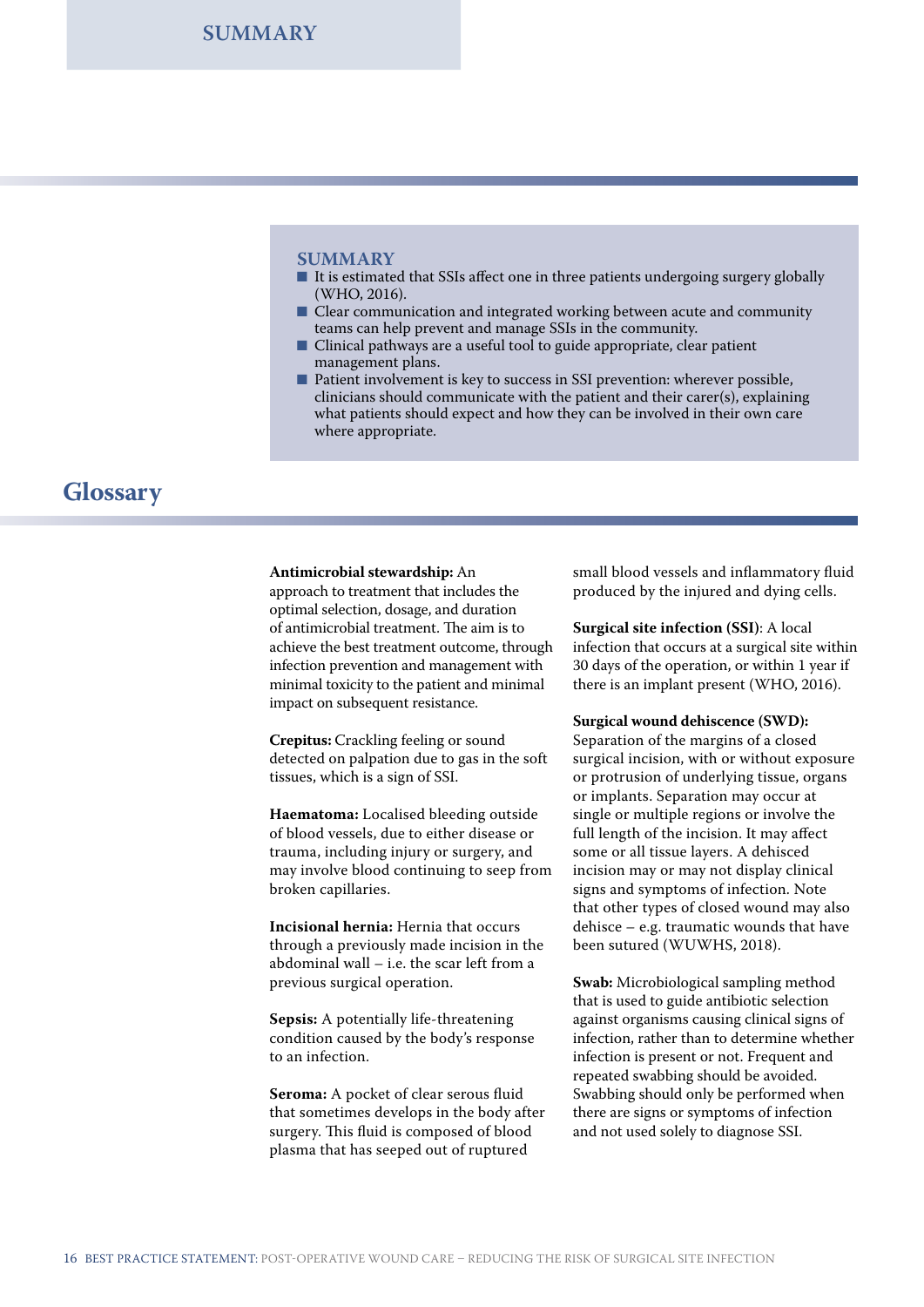## **References**

- Berbari EF, Osmon DR, Lahr B et al (2012) The Mayo Prosthetic Joint Infection Score: implication for surgical site infection reporting and risk stratification. *Infect Control Hosp Epidemiol* 33(8): 774–81
- Berríos-Torres SI, Umscheid CA, Bratzler DW et al (2017) Centers for Disease Control and Prevention Guideline for the Prevention of Surgical Site Infection. *JAMA Surg* 152(8):784–791
- Blencowe N, Rooshenas L, Tolkien ZA et al (2019) A qualitative study to identify indicators of the quality of wound closure. *J Infect Prev* 20(12):175717741984628
- Center for Disease Control (2016) *National and State Healthcare-Associated Infections Progress Report.* CDC, Atlanta, Georgia, US.
- Dumville JC, Gray TA, Walter CJ et al (2016) Dressings for the prevention of surgical site infection. *Cochrane Database Systematic Rev* 12: CD003091
- Edwards J (2019) National Wound Care Strategy Programme: the surgical wounds update. *Wounds UK*  $15(4): 12$
- Eskes AM, Maaskant JM, Holloway S et al (2014) Competencies of specialised wound care nurses: a European Delphi study. *Int Wound J* 2014;11(6):665–74
- Everett L, Morais C, Rochon M et al (2018) Early and repeated swabbing of surgical wounds: sternal incision specimen audit. *Wounds UK* 14(1): 26–32
- Health Foundation (2013) *Quality improvement made simple*. Health Foundation, London
- Harding K, Chadwick P, Jeffery SLA et al (2019) Major concerns regarding the generic product specification for wound care. *J Wound Care* 28(8):497
- Hegarty J, Howson V, Wills T et al (2019) Acute surgical wound-dressing procedure: Description of the steps involved in the development and validation of an observational metric. *Int Wound J* 2019; 16: 641–8
- Hughes JM (1988) Study on the efficacy of nosocomial infection control (SENIC Project): results and implications for the future. *Chemotherapy* 34(6): 553–61
- Jibodh SR, Gurkan I, Wenz JF (2004) In-hospital outcome and resource use in hip arthroplasty: influence of body mass. *Orthopedic* 27(6): 594-601
- Kallstrom G (2014) Are quantitative bacterial wound cultures useful? *J Clin Microbiol* 52(8): 2753–6
- Kong L, Liu Z, Meng F, Shen Y (2017) Smoking and risk of surgical site infection after spinal surgery: A systematic review and meta-analysis. *Surg Infect* 18(2): 206–14
- Loveday H, Wilson J, Pratt R, et al. epic3: National Evidence-Based Guidelines for preventing healthcare-associated infections in NHS hospitals in England. J Hosp Infect.

2014;86:S1–S70

- Meeks DW, Lally KP, Carrick MM, et al (2011) Compliance with guidelines to prevent surgical site infections: as simple as 1-2-3? *Am J Surg* 201(1): 76–83
- Myers BA (2008) *Wound management principles and practice*. 2nd ed. Pearson, Upper Saddle River, NJ, US.
- NHS Education for Scotland (2020) *Scottish Infection Prevention and Control Education Pathway.* Available at: https://www.nes.scot.nhs.uk/education-andtraining/by-theme-initiative/healthcare-associatedinfections/scottish-infection-prevention-and-controleducation-pathway.aspx (accessed 15.04.20)
- National Institute for Health and Clinical Excellence (2016) *Addendum to Clinical Guideline CG65, Inadvertent Perioperative Hypothermia.* NICE, London. Available at: https://tinyurl.com/yx7fqgb2 (accessed 29.01.20)
- National Institute for Health and Clinical Excellence (2019) *Surgical site infections: prevention and treatment* (NG125). NICE, London. Available at: https://www. nice.org.uk/guidance/ng125 (accessed 16.09.19)
- Oliveira AC, Lima EDRP, de Paula Lima A (2007) Postdischarge surgical site infection surveillance in a hospital in Brazil. *Am J Surg* 193: 266–8
- Public Health England (2013) *Protocol for the Surveillance of Surgical Site Infection: Surgical Site Infection Surveillance Service*. Public Health England, London. Available at: https://www.gov.uk/government/ publications/surgical-site-infection-surveillanceservice-protocol-procedure-codes-and-user-manual (accessed 05.04.20)
- Public Health England (2019) *Surveillance of surgical site infection in NHS hospitals in England 2018/19.* Public Health England, London. Available at: https://assets. publishing.service.gov.uk/government/uploads/ system/uploads/attachment\_data/file/854182/SSI Annual\_Report\_2018\_19.pdf (accessed 15.05.20)
- Rochon M, Morais C (2019) Five years on: a national and public involvement audit and economic assessment of photo at discharge. *Wounds UK* 15(3): 28–35
- Rood KM, Buhimschi IR, Jurcisek JA et al (2018) Skin Microbiota in Obese Women at Risk for Surgical Site Infection After Cesarean Delivery. *Scientific Reports* 8: 8756
- Royal Bromptom & Harefield NHS Trust (2018) *Preventing wound infection, patient educational videos*. NICE, London. Available at: https://www. nice.org.uk/guidance/ng125/resources/endorsedresource-surgical-site-infection-prevention-videoseries-4778834077 (accessed 17.09.19)
- Salcido R (2017) Healing by intention. *Advances Skin Wound Care* 30(6): 246–7
- Sanger P, Simianu VV, Gaskill CE, et al (2016) Diagnosing surgical site infection using wound photography: a scenario based study. J *Am Coll Surgeons* 224: 8-15
- Son D, Harijan A (2014) Overview of scar prevention and management. *J Korean Med Sci* 29(6): 751–7
- Stevens DL, Bisno AL, Chambers HF et al (2014) Practice guidelines for the diagnosis and management of skin and soft tissue infections: 2014 update by the Infectious Disease Society of America. *Clin Infect Dis* 59: e10
- Stryja J, Sandy-Hodgetts K, Collier M et al (2020) Surgical site infection: preventing and managing surgical site infection across health care sectors. *J Wound Care* 29: 2 (Suppl 2b): S1–S69
- Wingert NC, Gotoff J, Parrilla E et al (2016) The ACS NSQIP Risk Calculator is a fair predictor of acute periprosthetic joint infection. *Clin Orthop Relat Res*  474: 4717–3
- World Health Organization (2006) *Quality of Care A process for making strategic choices in health systems.*  WHO, Geneva, Switzerland.
- World Health Organization (2015) *Antimicrobial resistance: global report on surveillance.* WHO, Geneva, Switzerland. Available at: https://www. who.int/publications-detail/global-action-plan-onantimicrobial-resistance (accessed 05.03.19)
- World Health Organization (2016) *Global guidelines on the prevention of surgical site infection.* WHO, Geneva, Switzerland. Available at: https://www.who.int/gpsc/ ssi-prevention-guidelines/en/ (accessed 19.11.19)
- World Health Organization (2018) *Protocol for surgical site infection surveillance with a focus on settings with limited resources*. WHO, Geneva, Switzerland. Available at: https://www.who.int/infectionprevention/tools/surgical/SSI-surveillance-protocol. pdf?ua=1 (accessed 25.05.20)
- World Union of Wound Healing Societies (2016) *Consensus Document. Closed surgical incision management: understanding the role of NPWT.*  Wounds International, London. Available at: www. woundsinternational.com
- World Union of Wound Healing Societies (2018) *Consensus Document. Surgical wound dehiscence: improving prevention and outcomes.* Wounds International, London. Available at: www.woundsinternational.com
- Wounds UK (2020) *Best Practice Statement: Antimicrobial stewardship strategies for wound management.* Wounds UK, London [ahead of press]
- Wukich DK, McMillen RL, Lowery NJ, Frykberg RG (2011) Surgical site infections after foot and ankle surgery: A comparison of patients with and without diabetes. *Diabetes Care* 34(10): 2211–3